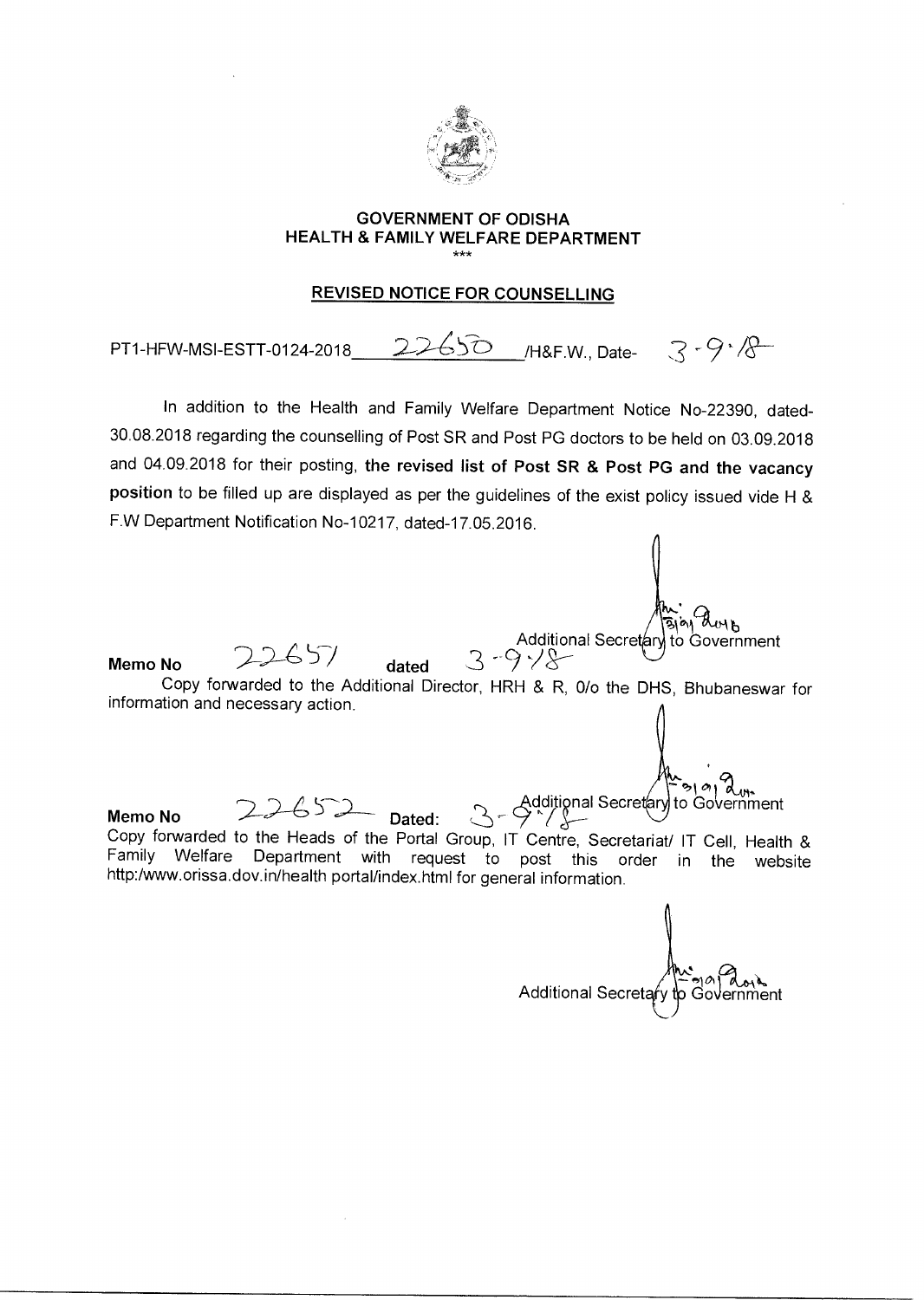| lsi no         | name                                   | Qualification   | Date of birth   | Present<br>place of<br>posting | Grade            | ServiceRendered at                       | квк/+<br>/ TSP           | Zone         | Vul ane<br>rab ili ty | FromDate                            | <b>ToDate</b>                                  | Total<br>Service | <b>Type of</b><br>Leave | FromDate              | ToDate                                 | Total<br>Leave | Tot no of<br>Leave  | Total Dav<br>of<br>Service | Total<br>Year                   | Score<br>Weighta<br>e year of<br>service | Addl.Sco<br>Weighta<br>e year o<br>service | Score of<br>female<br>candidat<br>e zone A | nstitutio<br>n wise<br>Score | <b>Total score</b> |
|----------------|----------------------------------------|-----------------|-----------------|--------------------------------|------------------|------------------------------------------|--------------------------|--------------|-----------------------|-------------------------------------|------------------------------------------------|------------------|-------------------------|-----------------------|----------------------------------------|----------------|---------------------|----------------------------|---------------------------------|------------------------------------------|--------------------------------------------|--------------------------------------------|------------------------------|--------------------|
|                |                                        |                 |                 |                                |                  | CHC, Malkangiri<br>Pandripani)           | KBK                      | $\mathbf A$  | V3                    | 15-09-2001                          | 15-02-2004                                     | 884              |                         |                       |                                        |                | $\Omega$            | 884                        | 2.42                            | 9.68                                     | 4.84                                       | $\Omega$                                   | 14.52                        |                    |
|                |                                        |                 |                 |                                |                  | Jail Hospital                            | TSP                      | А            |                       | 20-02-2004                          | 30-06-2011                                     | 2688             | STUDY<br>LEAVE          | 01-07-2001            | 31-07-2014                             | 4779           | $\Omega$            | 2688                       | 7.36                            | 7.36                                     | O                                          | $\mathbf{D}$                               | 7.36                         |                    |
|                |                                        |                 |                 | S.C.B                          | Group-A          | S.C.B MCH, Cuttack                       |                          | $\mathsf{B}$ |                       | 01-08-2014                          | 14-11-2014                                     | 106              |                         |                       |                                        |                | $\circ$             | 106                        | 0.29                            | 0.29                                     | $\circ$                                    | $\mathbb O$                                | 0.29                         |                    |
|                | 1 DR Biswajit Barik                    | Anaesthesiology | 19-04-1973 MCH  | Cuttack                        | (5.8)            | DHH Jagatsinghpur                        |                          | В            | VO                    | 16-11-2014                          | 30-06-2015                                     | 227              |                         |                       |                                        |                | $\Omega$            | 227                        | 0.62                            | 0.62                                     | $\circ$                                    | $\Omega$                                   | 0.62                         | 26.02              |
|                |                                        |                 |                 |                                |                  | S.C.B MCH, Cuttack                       |                          | Β            |                       | 30-06-2015                          | 01-07-2018                                     | 1098             |                         |                       |                                        |                | $\circ$             | 1098                       | 3.01                            | 3.01                                     | O                                          | $\mathbf{D}$                               | 3.01                         |                    |
|                |                                        |                 |                 |                                |                  | lealth Dept<br>Secretariate, BBSR        |                          | $\mathsf B$  |                       | 09-06-2018                          | 29-08-2018                                     | 82               |                         |                       |                                        |                | $\circ$             | 82                         | 0.22                            | 0.22                                     | 0                                          | 0                                          | 0.22                         |                    |
|                |                                        |                 |                 |                                |                  | CHC, Bijatola                            | TSP                      | $\Delta$     | V1                    | 03-11-2003                          | 30-06-2010                                     | 2432             | STUDY<br>LEAVE          | $01 - 07 - 2010$      | 15-08-2013                             | 1142           | $\mathbf 0$         | 2432                       | 6.66                            | 19.98                                    | $\mathbb O$                                | $\Omega$                                   | 19.98                        |                    |
|                |                                        |                 |                 |                                |                  | DHH, Capital<br>Hospital                 |                          | 8            | VO                    | 16-08-2013                          | 10-02-2015                                     | 544              |                         |                       |                                        |                | $\mathbb O$         | 544                        | 1.49                            | 1.49                                     | $\Omega$                                   | $\circ$                                    | 1.49                         |                    |
| $\overline{2}$ | DR GayadharPradhan                     | Orthopaedics    | 07-06-1975 MCH, | S.C.B.                         | Group-A<br>(5.B) | SDH.<br>Kamakshyanagar                   |                          | 8            | VO                    | 11-02-2015                          | 08-06-2015                                     | 118              |                         |                       |                                        |                | $\circ$             | 118                        | 0.32                            | 0.32                                     | $\,$ 0 $\,$                                | $\mathbf 0$                                | 0.32                         | 25.01              |
|                |                                        |                 |                 | Cuttack                        |                  | S.C.B MCH, Cuttack                       |                          | B            |                       | 09-06-2015                          | 08-06-2018                                     | 1096             |                         |                       |                                        |                | $\circ$             | 1096                       | $\overline{\mathbf{3}}$         | $\overline{3}$                           | $\mathbb O$                                | $\circ$                                    | $\overline{\mathbf{3}}$      |                    |
|                |                                        |                 |                 |                                |                  | <b>Health Dept</b><br>Secretariate, BBSR |                          | В            |                       | 11-06-2018                          | 29-08-2018                                     | 80               |                         |                       |                                        |                | $\circ$             | 80                         | 0.22                            | 0.22                                     | $\mathbf{0}$                               | O                                          | 0.22                         |                    |
|                |                                        |                 |                 | S.C.B.                         |                  | CHC, Khunta                              | TSP                      | Α            | V1                    | 17-02-2005                          | 03-03-2010                                     | 1841             |                         |                       |                                        |                | $\Omega$            | 1841                       | 5.04                            | 15.12                                    | 0                                          | $\mathbf 0$                                | 15.12                        |                    |
| 3              | DR Deepak Kumar                        | Paediatrics     | 15-06-1978 MCH, |                                | Group-A          | PHC(New) Radho<br>CHC , Jashipur         | <b>TSP</b><br><b>TSP</b> | A<br>Α       | V <sub>0</sub><br>V1  |                                     | 04-03-2010 23-06-2011<br>19-07-2014 29-08-2015 | 477<br>407       |                         |                       | STUDY   24-06-2011   18-07-2014   1121 |                | $\mathbf{0}$        | 477                        | 1.31                            | 2.62                                     | 0                                          | $\mathbf 0$                                | 2.62                         |                    |
|                | Behera                                 |                 |                 | Cuttack                        | (S.B)            | .C.B MCH, Cuttack                        |                          | B            |                       | 30-08-2015                          | 30-08-2018                                     | 1097             |                         |                       |                                        |                | 0<br>$\Omega$       | 407<br>1097                | 1.12<br>3.01                    | 3.36<br>3.01                             | $\circ$<br>$\circ$                         | $\circ$<br>$\circ$                         | 3.36<br>3.01                 | 24.11              |
|                |                                        |                 |                 |                                |                  | Health Dept                              |                          | В            |                       | 31-08-2018                          | 31-08-2018                                     | $\mathbf{1}$     |                         |                       |                                        |                | $\circ$             | $\mathbf{1}$               | $\circ$                         | $\circ$                                  | $\circ$                                    | $\circ$                                    | O                            |                    |
|                |                                        |                 |                 |                                |                  | CHC, Manamunda                           | KBKP                     | A            | V1                    | 24-04-2004                          | 22-05-2009                                     | 1855             |                         |                       |                                        |                | $\mathsf{O}$        | 1855                       | 5.08                            | 15.24                                    | $\circ$                                    | $\circ$                                    | 15.24                        |                    |
| $\overline{a}$ | DR SridharPanda                        | General         | 02-05-1976 MCH, | S.C.B                          | Group-A          | .C.B MCH, Cuttack                        |                          | В            |                       | 25-05-2009                          | 23-06-2011                                     | 760              |                         |                       | STUDY 24-06-2011 18-07-2014 1121       |                | 0                   | 760                        | 2.08                            | 2.08                                     | $\overline{0}$                             | $\overline{0}$                             | 2.08                         |                    |
|                |                                        | Medicine        |                 | Cuttack                        | (S.B)            | CHC, Balipatna<br>S.C.B MCH, Cuttack     |                          | 8<br>В       | VO                    | 19-07-2014<br>26-06-2015            | 25-06-2015<br>25-06-2018                       | 342<br>1096      |                         |                       |                                        |                | 0                   | 342                        | 0.94                            | 0.94                                     | $\mathbf{0}$                               | o                                          | 0.94                         | 21.44              |
|                |                                        |                 |                 |                                |                  | <b>Health Dept</b>                       |                          | в            |                       | 26-06-2018                          | 31-08-2018                                     | 67               |                         |                       |                                        |                | 0<br>$\mathbf{0}$   | 1096<br>67                 | $\overline{\mathbf{3}}$<br>0.18 | $\overline{\mathbf{3}}$<br>0.18          | $\mathbb O$<br>$\mathbb O$                 | O<br>0                                     | $\overline{3}$<br>0.18       |                    |
|                |                                        |                 |                 |                                |                  | CHC, Badpandusar                         |                          | Β.           | VO                    | 10-04-2001                          | 10-04-2001                                     | $\mathbf{1}$     | EOL                     | 11-04-2001 10-11-2003 |                                        | 944            | 944                 | $-943$                     | $-2.58$                         | $-2.58$                                  | $\Omega$                                   | $\Omega$                                   | $-2.58$                      |                    |
|                |                                        |                 |                 |                                |                  | SDH ,Talcher                             |                          | 8            | V0                    | 11-11-2003                          | 03-11-2006                                     | 1089             |                         |                       |                                        |                | $\mathbb O$         | 1089                       | 2.98                            | 2.98                                     | $\mathbb O$                                | $\circ$                                    | 2.98                         |                    |
|                |                                        |                 |                 |                                |                  | Zonal                                    |                          | В            | VD                    | 04-11-2006                          | 23-01-2013                                     | 2273             |                         |                       |                                        |                | $\circ$             | 2273                       | 6.23                            | 6.23                                     | $\circ$                                    | $\mathbf{0}$                               | 6.23                         |                    |
|                |                                        |                 |                 | M.K.C.G                        |                  | Disp, Satyanagar                         |                          |              |                       |                                     |                                                |                  |                         |                       |                                        |                |                     |                            |                                 |                                          |                                            |                                            |                              |                    |
|                | 5   DR Sanjukta Mohapatra Opthalmology |                 | 01-06-197       | MCH,                           | Group-A          | SDH, Bhanjanagar<br>DHH, Dhenkanal       |                          | В<br>В       | V0<br>VO              | 24-01-2013                          | 04-04-2013                                     | 71               |                         |                       |                                        |                | $\mathbf{0}$        | 71                         | 0.19                            | 0.19                                     | $\mathbf{0}$                               | $\mathbb O$                                | 0.19                         |                    |
|                |                                        |                 |                 | Berhamp (S.B)                  |                  | DHH , Dhenkana!                          |                          | В            | VO                    | 08-04-2013<br>06-07-2014 03-08-2015 | 05-07-2014                                     | 454<br>394       |                         |                       |                                        |                | $\Omega$            | 454<br>394                 | 1.24                            | 1.24                                     | $\circ$                                    | $\mathbf{0}$                               | 1.24                         | 12.21              |
|                |                                        |                 |                 |                                |                  | M.K.C.G MCH,                             |                          |              |                       |                                     |                                                |                  |                         |                       |                                        |                | 0                   |                            | 1.08                            | 1.08                                     | 0                                          | $\,$ 0                                     | 1.08                         |                    |
|                |                                        |                 |                 |                                |                  | Berhampur                                |                          | в            |                       | 04-08-2015                          | 06-08-2018                                     | 1099             |                         |                       |                                        |                | $\circ$             | 1099                       | 3,01                            | 3.01                                     | $\circ$                                    | $\mathbb O$                                | 3.01                         |                    |
|                |                                        |                 |                 |                                |                  | Office of<br>DFW, Bhubaneswar            |                          | B            |                       | 07-08-2018 29-08-2018               |                                                | 23               |                         |                       |                                        |                | $\overline{0}$      | 23                         | 0.06                            | 0.06                                     | $\circ$                                    | $\circ$                                    | 0.06                         |                    |
|                |                                        |                 |                 |                                |                  | CHC, Daringibadi                         | T5P                      | $\mathsf A$  | V3                    | 09-11-2005   16-05-2010             |                                                | 1650             |                         |                       |                                        |                | $\circ$             | 1650                       | 4.52                            | 18.08                                    | $\circ$                                    | $\circ$                                    | 18.08                        |                    |
|                |                                        |                 |                 | S.C.B                          | Group-A          | CHC, Sarangagarh                         | TSP                      | $\mathsf A$  | V3                    | 17-05-2010 23-06-2011               |                                                | 403              |                         |                       | STUDY 24-06-2011 01-07-2014 1104       |                | $\circ$             | 403                        | 1.1                             | 4.4                                      | $\circ$                                    | $\mathbf{D}$                               | 4.4                          |                    |
|                | 6   DR BhagabataSwain                  | Paediatrics     | 27-05-1979 MCH, |                                | J.B)             | M.K.C.G MCH                              |                          | в            |                       | 02-07-2014 19-07-2014               |                                                | 18               |                         |                       |                                        |                | $\circ$             | 18                         | 0.05                            | 0.05                                     | $\circ$                                    | $\circ$                                    | 0.05                         | 26.64              |
|                |                                        |                 |                 | Cuttack                        |                  | CHC, Banapur<br>S.C.B MCH, Cuttack       |                          | В<br>B       | VD                    | 21-07-2014<br>30-08-2015            | 29-08-2015                                     | 405              |                         |                       |                                        |                | $\mathbf 0$         | 405                        | 1.11                            | 1.11                                     | $\circ$                                    | $\circ$                                    | 1.11                         |                    |
|                |                                        |                 |                 |                                |                  | CHC , Gudvella                           | KBK                      | А            | V1                    | 17-04-2004                          | 29-08-2018<br>02-03-2010                       | 1096<br>2146     |                         |                       |                                        |                | $\sigma$<br>$\circ$ | 1096                       | $\overline{\mathbf{3}}$         | $\overline{3}$                           | $\circ$                                    | $\circ$                                    | $\overline{3}$               |                    |
|                |                                        |                 |                 |                                |                  | I.D.H., Puri                             |                          | В            | V <sub>0</sub>        | 03-03-2010                          | 29-06-2011                                     | 484              | <b>STUDY</b><br>LEAVE   | 30-06-2011            | 05-07-2014                             | 1102           | $\mathsf D$         | 2146<br>484                | 5.88<br>1.33                    | 17.64<br>1.33                            | $\mathsf{o}\,$<br>$\Omega$                 | $\mathbf 0$<br>$\mathbf{O}$                | 17.64<br>1.33                |                    |
|                | 7 DR Aniruddha Mishra                  | Anaesthesiology | 15-05-1977 MCH, | S.C.B                          | Group-A          | S.C.B MCH, Cuttack                       |                          | $\,$ B       |                       | 06-07-2014                          | 22-07-2014                                     | 17               |                         |                       |                                        |                | $\circ$             | 17                         | 0.05                            | 0.05                                     | 0                                          | $\mathsf D$                                | 0.05                         |                    |
|                |                                        |                 |                 | Cuttack                        | J.B)             | DHH , Dhenkanal                          |                          | B            | VD                    | 23-07-2014                          | 06-06-2015                                     | 319              |                         |                       |                                        |                | $\circ$             | 319                        | 0.87                            | 0.87                                     | $\circ$                                    | $\mathbf 0$                                | 0.87                         | 23.11              |
|                |                                        |                 |                 |                                |                  | S.C.B MCH, Cuttack                       |                          | В            |                       | 07-06-2015                          | 06-06-2018                                     | 1096             |                         |                       |                                        |                | 0                   | 1096                       | $\overline{\mathbf{3}}$         | $\overline{\mathbf{3}}$                  | 0                                          | $\mathbb O$                                | з                            |                    |
|                |                                        |                 |                 |                                |                  | <b>Health Dept</b><br>Secretariate, BB5R |                          | B            |                       | 10-06-2018                          | 29-08-2018                                     | 81               |                         |                       |                                        |                | $\circ$             | 81                         | 0.22                            | 0.22                                     | 0                                          | $\Omega$                                   | 0.22                         |                    |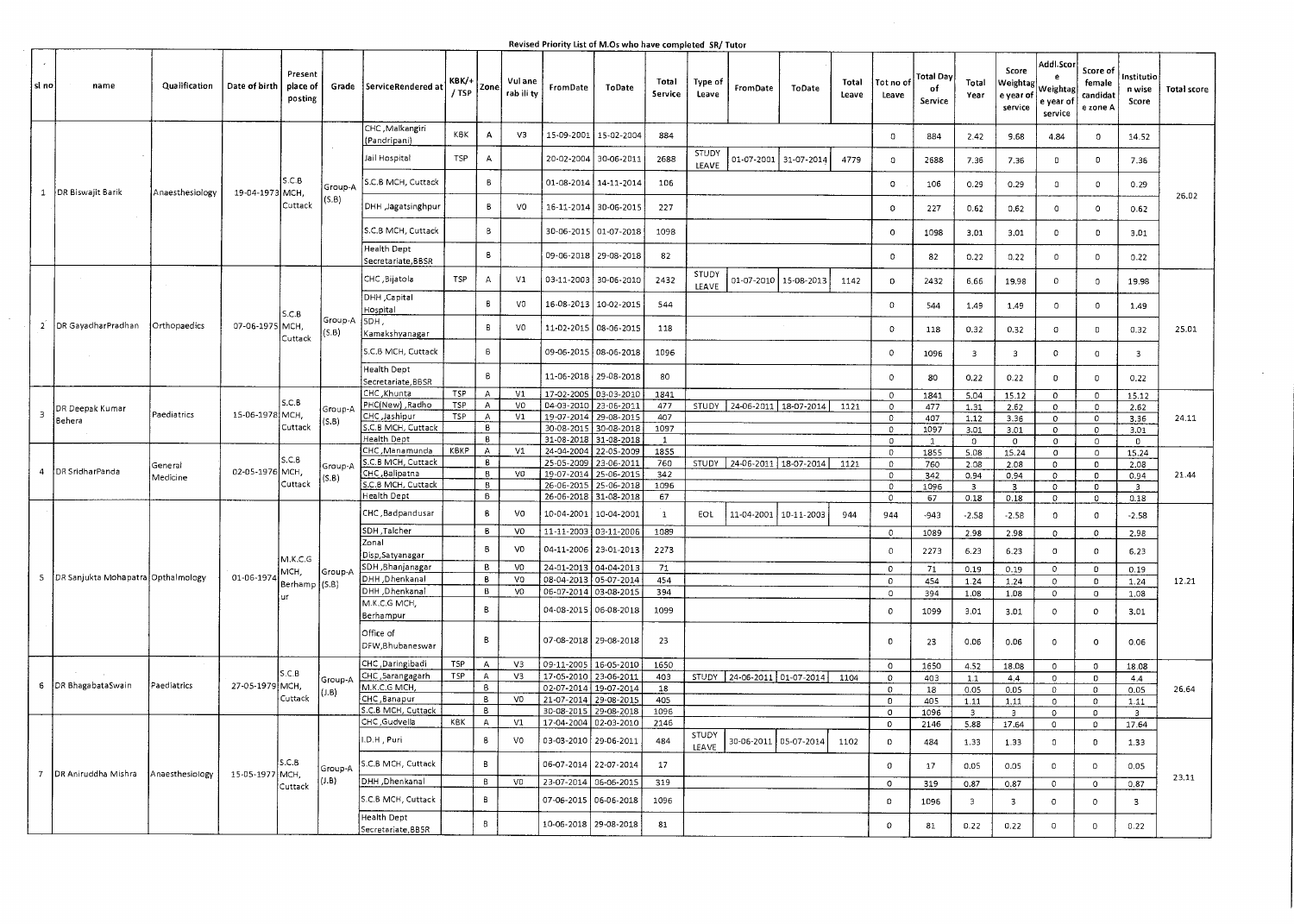|    |                                           |                       |                 |         |                          | SDH , Dharmagad                     | <b>KBK</b> | A                 | V2             | 03-03-2004               | 30-06-2011                                     | 2676        | EOL<br>10-10-2004 15-02-2005<br>129<br>STUDY                      | 129                    | 2547         | 6.98                            | 20.94                   | 0                         |                                    |                         |       |
|----|-------------------------------------------|-----------------------|-----------------|---------|--------------------------|-------------------------------------|------------|-------------------|----------------|--------------------------|------------------------------------------------|-------------|-------------------------------------------------------------------|------------------------|--------------|---------------------------------|-------------------------|---------------------------|------------------------------------|-------------------------|-------|
| 8  | DR SardarJaydev                           | Psychiatry            | 02-07-1974 MCH, | SCB     | Group-A                  | DHH , Mayurbhani                    | TSP        | A                 | VO             | 21-07-2014               |                                                |             | 30-06-2011<br>09-07-2014<br>1106<br>LEAVE                         |                        |              |                                 |                         |                           | 0                                  | 20.94                   |       |
|    | KumarDeo                                  |                       |                 | Cuttack | (J.B)                    | S.C.B MCH, Cuttack                  |            | В                 |                |                          | 11-06-2015                                     | 326         |                                                                   | 0                      | 326          | 0.89                            | 1.78                    | $\mathbf 0$               | $\mathbf 0$                        | 1.78                    | 22.94 |
|    |                                           |                       |                 |         |                          | Health Dept                         |            |                   |                | 12-06-2015               | 11-06-2015                                     | $\circ$     |                                                                   | $\circ$                | $\mathsf{o}$ | $\mathbf 0$                     | $\circ$                 | $\mathsf{O}$              | $\mathbf{0}$                       | $\mathbf 0$             |       |
|    |                                           |                       |                 |         |                          | Secretariate, BBSR                  |            | B                 |                | 12-06-2018               | 29-08-2018                                     | 79          |                                                                   | $\circ$                | 79           | 0.22                            | 0.22                    |                           |                                    |                         |       |
|    |                                           |                       |                 |         |                          | CHC , Bukuramunda                   |            | в                 | V1             |                          | 06-09-2003 07-08-2007                          |             |                                                                   |                        |              |                                 |                         | $\mathbf 0$               | $\mathbf 0$                        | 0.22                    |       |
|    |                                           |                       |                 |         |                          | PHC(New)                            |            |                   |                |                          |                                                | 1432        |                                                                   | $\mathsf{o}$           | 1432         | 3.92                            | 3.92                    | $\mathbf 0$               | 0                                  | 3.92                    |       |
|    |                                           |                       |                 |         |                          | Sabarang                            |            | B                 | VO             | 08-08-2007               | 15-08-2013                                     | 2200        | STUDY<br>16-08-2013<br>30-08-2016<br>1111<br>LEAVE                | $\circ$                | 2200         | 6.03                            | 6.03                    | $\circ$                   | $\Omega$                           | 6.03                    |       |
| 9  | DR Robin Ratan                            | Opthalmology          | 11-07-1977      | DHH     | Group-A<br>Koraput (J.B) | S.C.B MCH, Cuttack                  |            | B                 |                | 31-08-2016               | 19-12-2016                                     | 111         |                                                                   |                        |              |                                 |                         |                           |                                    |                         |       |
|    |                                           |                       |                 |         |                          | DHH , Mayurbhanj                    | <b>TSP</b> | $\boldsymbol{A}$  | VO             | 20-12-2016               | 20-03-2017                                     | 91          |                                                                   | 0                      | 111          | 0.3                             | 0.3                     | $\mathbf 0$               | n.                                 | 0.3                     | 14.2  |
|    |                                           |                       |                 |         |                          | SLN MCH, Koraput                    | KBK        | $\mathsf{A}$      | V <sub>2</sub> | 21-03-2017               | 21-03-2018                                     | 366         |                                                                   | $\circ$<br>$\mathbf 0$ | 91           | 0.25                            | 0.5                     | $\Omega$                  | n.                                 | 0.5                     |       |
|    |                                           |                       |                 |         |                          | Health Dept<br>Secretariate, BBSR   |            | B                 |                |                          | 22-03-2018 31-08-2018                          | 163         |                                                                   |                        | 366          | $\mathbf{1}$                    | $\overline{\mathbf{3}}$ | $\circ$                   | $\mathsf{o}$                       | $\overline{\mathbf{3}}$ |       |
|    |                                           |                       |                 |         |                          |                                     |            |                   |                |                          |                                                |             |                                                                   | $\circ$                | 163          | 0.45                            | 0.45                    | $\circ$                   | $\circ$                            | 0.45                    |       |
|    |                                           | -orensic              |                 | S.C.B   |                          | DHH , Malkangiri                    | KBK        | A                 | V3             | 24-02-2010               | 29-06-2010                                     | 126         | STUDY<br>30-06-2010 07-07-2013<br>1104<br>LEAVE                   | $\mathbf 0$            | 126          | 0.35                            | 1.4                     | 0.7                       | 0                                  | 2.1                     |       |
|    | 10 DR Umakanta Khejuria                   | Medicine              | 31-01-1984 MCH  |         | Group-A<br>J.B           | M.K.C.G MCH<br>CHC , Jamukeswar     | TSP        | B                 |                | 08-07-2013               | 12-08-2013                                     | 36          |                                                                   | 0                      | 36           | 0.1                             | 0.1                     | $\circ$                   | $\mathbf 0$                        | 0.1                     |       |
|    |                                           |                       |                 | Cuttack |                          | C.B MCH, Cuttack                    |            | $\mathsf{A}$<br>B | V1             | 13-08-2013<br>10-07-2015 | 09-07-2015<br>09-07-2018                       | 696<br>1096 |                                                                   | $\Omega$               | 696          | 1.91                            | 5.73                    | $\mathsf{o}$              | $\mathbf{0}$                       | 5.73                    | 11.08 |
|    |                                           |                       |                 |         |                          | iealth Dept                         |            | B                 |                | 10-07-2018               | 31-08-2018                                     | 53          |                                                                   | $\circ$<br>$\circ$     | 1096<br>53   | $\overline{\mathbf{3}}$<br>0.15 | 3<br>0.15               | 0<br>$\circ$              | $\Omega$                           | 3                       |       |
|    |                                           |                       |                 | S.C.B   |                          | PHC(New)<br>Kaliaguda               | KBK        | А                 | V4             | 08-03-2010               | 29-06-2010                                     | 114         | STUDY<br>30-06-2010 07-07-2013<br>1104                            | $\circ$                | 114          |                                 |                         |                           | $\circ$                            | 0.15                    |       |
|    | 11   DR Satyaranjan Mallick   Paediatrics |                       | 20-06-1985 MCH  |         | Group-A                  | M.K.C.G MCH                         |            | В                 |                | 08-07-2013               | 12-08-2013                                     | 36          | LEAVE                                                             |                        |              | 0.31                            | 1.24                    | 0.62                      | $\mathbf 0$                        | 1.86                    |       |
|    |                                           |                       |                 | Cuttack | J.B)                     | DHH Phulbani<br>S.C.B MCH, Cuttack  | TSP        | $\overline{A}$    | V <sub>2</sub> |                          | 13-08-2013 28-06-2015                          | 685         |                                                                   | D<br>$\circ$           | 36<br>685    | 0.1<br>1.88                     | 0.1<br>5.64             | $\overline{D}$<br>$\circ$ | $\overline{\circ}$<br>$\mathsf{o}$ | 0.1<br>5.64             | 10.78 |
|    |                                           |                       |                 |         |                          | Office of                           |            | B<br><b>B</b>     |                |                          | 29-06-2015 28-06-2018<br>29-06-2018 31-08-2018 | 1096<br>64  |                                                                   | $\circ$                | 1096         | $\overline{\mathbf{3}}$         | $\overline{\mathbf{3}}$ | $\mathbf 0$               | 0                                  | $\overline{\mathbf{3}}$ |       |
|    |                                           |                       |                 |         |                          |                                     |            |                   |                |                          |                                                |             | EARNED                                                            | $\circ$                | 64           | 0.18                            | 0.18                    | $\circ$                   | 0                                  | 0.18                    |       |
|    |                                           |                       |                 |         |                          |                                     |            |                   |                |                          |                                                |             | 08-10-2010 30-10-2010<br>23<br>LEAVE                              |                        |              |                                 |                         |                           |                                    |                         |       |
|    | 12   DR Nupur Pattanaik                   | Community             |                 | S.C.B   | Group-A                  | DHH , Phulbani                      | TSP        | Α                 | V <sub>2</sub> |                          | 08-03-2010 30-06-2011                          | 480         | EOL<br>31-10-2010<br>02-11-2010<br>$\overline{a}$<br>EOL          |                        |              |                                 |                         |                           |                                    |                         |       |
|    |                                           | Medicine              | 1D-03-1983 MCH, | Cuttack | J.B                      |                                     |            |                   |                |                          |                                                |             | 06-11-2010 04-12-2010<br>29<br>EOL<br>11-12-2010 07-01-2011<br>28 | 98                     | 382          | 1,05                            | 3.15                    | 0                         | 2.1                                | 5.25                    |       |
|    |                                           |                       |                 |         |                          |                                     |            |                   |                |                          |                                                |             | EARNED<br>10-01-2011 24-01-2011<br>15                             |                        |              |                                 |                         |                           |                                    |                         | 9.4   |
|    |                                           |                       |                 |         |                          | CHC, Paradip                        |            | в                 | VO             | 10-07-2014               | 31-08-2015                                     | 418         | STUDY<br>30-06-2011 09-07-2014<br>1106                            |                        |              |                                 |                         |                           |                                    |                         |       |
|    |                                           |                       |                 |         |                          | S.C.B MCH, Cuttack                  |            | 8                 |                | 01-09-2015               | 31-08-2018                                     | 1096        |                                                                   | $\circ$<br>$\Omega$    | 418<br>1096  | 1.15<br>$\overline{\mathbf{3}}$ | 1.15<br>$\overline{3}$  | $\circ$<br>$\circ$        | $\Omega$<br>$\circ$                | 1.15                    |       |
|    |                                           |                       |                 |         |                          | PHC(New) ,Bilabadi                  | TSP        | Α                 | V3             |                          | 26-02-2010 31-05-2010                          |             | EARNED<br>01-06-2010<br>10-07-201D<br>40                          |                        |              |                                 |                         |                           |                                    | $\overline{\mathbf{3}}$ |       |
|    |                                           |                       |                 |         |                          |                                     |            |                   |                |                          |                                                | 95          | LEAVE<br>EOL<br>11-07-2010<br>31-01-2011<br><b>2D5</b>            | 245                    | $-150$       | $-0.41$                         | $-1.64$                 | $\circ$                   | $-0.82$                            | $-2.46$                 |       |
|    | DR Tushar Kanti                           |                       |                 | V.S.S   |                          | PHC(New) ,Bilabadi                  | <b>TSP</b> | A                 | V3             | 01-02-2011 30-06-2011    |                                                | 150         | STUDY<br>01-07-2011                                               |                        |              |                                 |                         |                           |                                    |                         |       |
| 13 | Meher                                     | Community<br>Medicine | 08-06-1983 MCH  |         | Group-A<br>J.B           |                                     |            |                   |                |                          |                                                |             | 3D-06-2014<br>1096<br>LEAVE                                       | $\circ$                | 150          | 0.41                            | 1.64                    | $\Omega$                  | 0.82                               | 2.46                    |       |
|    |                                           |                       |                 | ,Burla  |                          | S.C.B MCH, Cuttack                  |            | в                 |                | 01-07-2014               | 18-07-2014                                     | 18          |                                                                   | $\mathbf 0$            | 18           | 0.D5                            | 0.05                    | $\mathbf 0$               | $\mathbf 0$                        | 0.05                    | 7.05  |
|    |                                           |                       |                 |         |                          | CHC, Kantabanii<br>V.S.5 MCH, Buria | KBK        | $\mathbf A$<br>B  | VO             | 19-07-2014               | 03-07-2015                                     | 350         |                                                                   | $\mathsf{o}$           | 350          | 0.96                            | 1.92                    | 0                         | 1.92                               | 3.84                    |       |
|    |                                           |                       |                 |         |                          | Health Dept                         |            |                   |                | 04-07-2015   D3-07-2018  |                                                | 1096        |                                                                   | $\circ$                | 1096         | $\overline{3}$                  | $\overline{\mathbf{3}}$ | 0                         | 0                                  | $\overline{\mathbf{3}}$ |       |
|    |                                           |                       |                 |         |                          | Secretariate,BBSR                   |            | В                 |                | 04-07-2018               | D1-09-2018                                     | 60          |                                                                   | D                      | 60           | 0.16                            | 0.16                    | $\circ$                   | $\circ$                            | 0.16                    |       |
|    |                                           |                       |                 |         | Group-A<br>(J.B)         | CHC<br>Jemadeipentha                | KBK        | Α                 | V <sub>2</sub> | 11-03-2010               | 28-06-2010                                     | 110         | STUDY<br>30-06-2010<br>09-07-2013<br>1106                         | $\circ$                |              |                                 |                         |                           |                                    |                         |       |
|    |                                           |                       |                 |         |                          |                                     |            |                   |                |                          |                                                |             | LEAVE                                                             |                        | 110          | 0.3                             | D.9                     | $\circ$                   | 0.6                                | 1.5                     |       |
|    |                                           |                       |                 |         |                          | S.C.B MCH, Cuttack                  |            | В                 |                | 10-07-2013               | 13-08-2013                                     | 35          |                                                                   | $\circ$                | 35           | 0.1                             | 0.1                     | $\Omega$                  | 0                                  | 0.1                     |       |
| 14 | DR Nibedita                               |                       |                 | S.C.B   |                          |                                     |            |                   |                |                          |                                                |             | EARNED<br>23-10-2013 09-11-2013<br>18                             |                        |              |                                 |                         |                           |                                    |                         |       |
|    | Moharana                                  | Opthalmology          | 01-05-1983 MCH. | Cuttack |                          |                                     |            | B.                |                |                          |                                                |             | LEAVE<br>EOL<br>10-11-2013                                        |                        |              |                                 |                         |                           |                                    |                         | 6.46  |
|    |                                           |                       |                 |         |                          |                                     |            |                   | VO             | 16-08-2013 03-09-2015    |                                                | 749         | 01-01-2014<br>53<br>MATERN                                        | 71                     | 678          | 1.86                            | 1.86                    | $\circ$                   | o                                  | 1.86                    |       |
|    |                                           |                       |                 |         |                          | SDH Palalahada                      |            |                   |                |                          |                                                |             | TY/PATE<br>02-05-2014 28-10-2014<br>180                           |                        |              |                                 |                         |                           |                                    |                         |       |
|    |                                           |                       |                 |         |                          |                                     |            |                   |                |                          |                                                |             | RNITY                                                             |                        |              |                                 |                         |                           |                                    |                         |       |
|    |                                           |                       |                 |         |                          | .C.B MCH, Cuttack                   |            | B                 |                | 04-09-2015 03-09-2018    |                                                | 1096        |                                                                   | $\circ$                | 1096         | 3                               | 3                       | $\circ$                   | $\mathbf 0$                        | $\overline{3}$          |       |
|    |                                           |                       |                 |         |                          | PHC(New)<br>Rebanapalasapal         | <b>TSP</b> | $\overline{A}$    | V <sub>0</sub> | 09-02-2011               | 23-06-2011                                     | 135         | STUDY<br>24-06-2011 03-07-2014<br>1106                            | $\circ$                |              |                                 |                         |                           |                                    |                         |       |
|    | 15   DR Rasmita Sahoo                     | Paediatrics           | 25-06-1983 MCH. | S.C.B   | Group-A                  | S.C.B MCH, Cuttack                  |            | $\overline{B}$    |                | 04-07-2014 14-07-2014    |                                                | 11          | LEAVE<br>MATERNI 15-07-2014 04-03-2015                            |                        | 135          | 0.37                            | 0.74                    | $\mathbf 0$               | 0.74                               | 1.48                    |       |
|    |                                           |                       |                 | Cuttack | (L, B)                   | SDH , Champua                       | TSP        | $\mathsf{A}$      | V1             | 05-03-2015 2D-06-2015    |                                                | 108         | 233                                                               | $\mathbf 0$<br>0       | 11<br>108    | 0.03<br>0.3                     | 0.03<br>0.9             | $\circ$<br>$\mathbf{0}$   | 0<br>0.6                           | 0.D3                    | 6.2   |
|    |                                           |                       |                 |         |                          | S.C.B MCH, Cuttack                  |            | B                 |                | 21-06-2015   20-06-2018  |                                                | 1096        |                                                                   | $\circ$                | 1096         | $\ddot{\mathbf{a}}$             | $\overline{a}$          | $\mathfrak o$             | $\mathbf{0}$                       | 1.5<br>$\overline{3}$   |       |

 $\sim$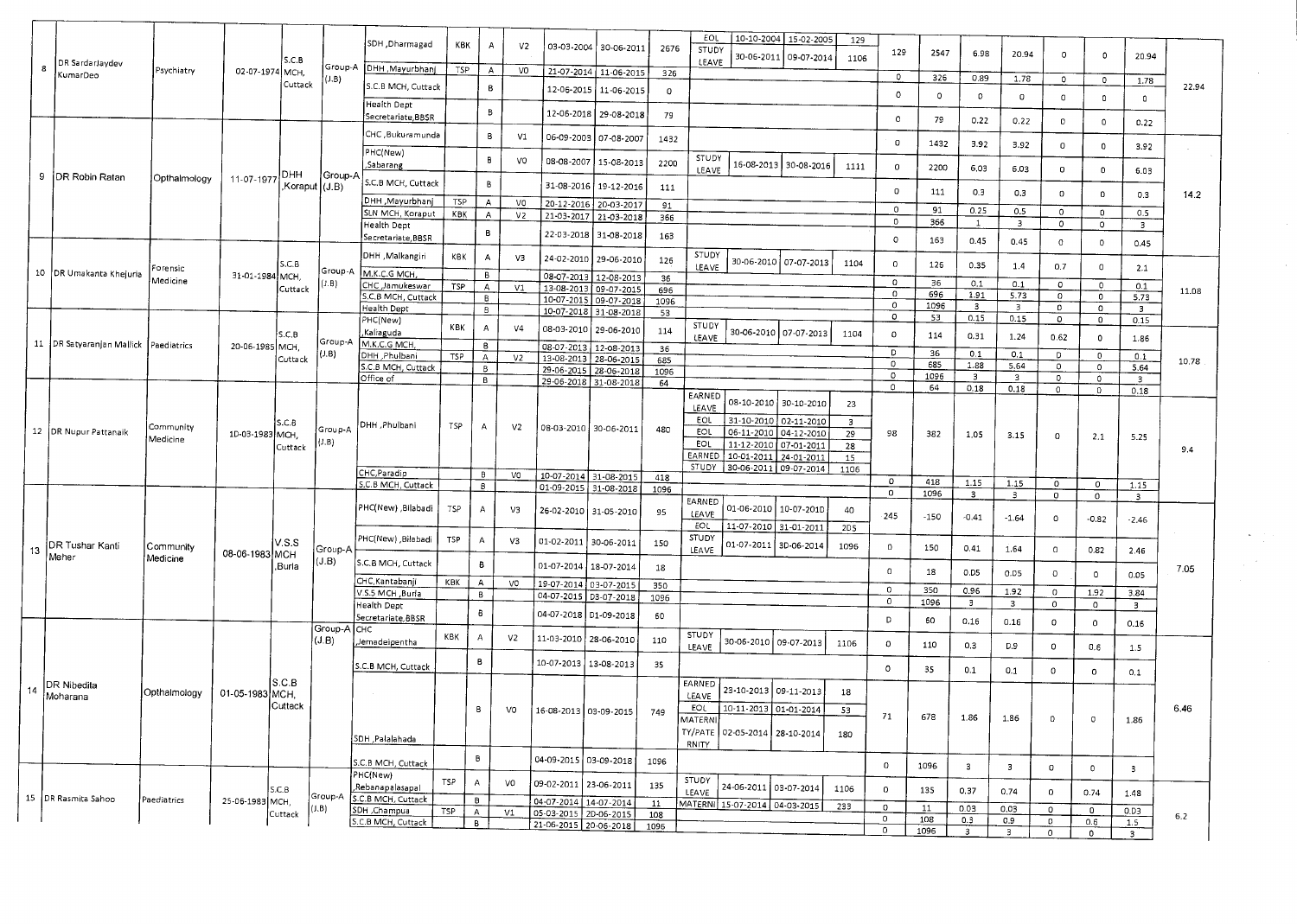|    |                             |                  |                 |         |             | Office of                              |            | $\overline{B}$ |                |                          | 21-06-2018 30-08-2018    | 71             |                     |                                                         |            |             | $\Omega$       | 71             | 0.19                    | 0.19                    | $\circ$        | $\Omega$     | 0.19                    |      |
|----|-----------------------------|------------------|-----------------|---------|-------------|----------------------------------------|------------|----------------|----------------|--------------------------|--------------------------|----------------|---------------------|---------------------------------------------------------|------------|-------------|----------------|----------------|-------------------------|-------------------------|----------------|--------------|-------------------------|------|
|    |                             |                  |                 | M.K.C.G |             | DHH , Nawarangpur                      | KBK        | A              | V1             | 20-04-2012               | 20-04-2012               | $\mathbf{1}$   | STUDY<br>LEAVE      | 20-04-2012 03-07-2014                                   |            | 805         | $\Omega$       | $\mathbf{1}$   | $\mathbf 0$             | 0                       | $\mathbf{0}$   | $\Omega$     | $\circ$                 |      |
| 16 | DR Debendra Kumar           | O & G            | 05-03-198       | ИСН,    | Group-A     | V.S.S MCH, Burla                       |            | B              |                | 04-07-2014               | 22-07-2014               | 19             |                     |                                                         |            |             | $\Omega$       | 19             | 0.05                    | 0.05                    | $\Omega$       | $\,0\,$      | 0.05                    |      |
|    | Naik                        |                  |                 | Berhamp | (J.B)       | CHC, Kesinga                           | KBK        | $\mathbb A$    | V1             | 23-07-2014               | 31-05-2015               | 313            |                     |                                                         |            |             | $\Omega$       | 313            | 0.86                    | 2.58                    | $\circ$        | $\mathbf{0}$ | 2.58                    | 5.89 |
|    |                             |                  |                 | υr      |             | M.K.C.G MCH                            |            | 8              |                | 01-06-2015               | 07-06-2018               | 1103           |                     |                                                         |            |             | $\circ$        | 1103           | 3.02                    | 3.02                    | $\Omega$       | $\mathbf 0$  | 3.02                    |      |
|    |                             |                  |                 |         |             | Health Dept                            |            | $\mathbf{B}$   |                |                          | 08-06-2018 01-09-2018    | 86             |                     |                                                         |            |             | $\mathbf 0$    | 86             | 0.24                    | 0.24                    | $\circ$        | $\circ$      | 0.24                    |      |
|    |                             |                  |                 | S.C.B   |             | CHC, Sirsa                             | <b>TSP</b> | $\overline{A}$ | V1             | 24-07-2012               | 25-07-2012               | $\overline{2}$ | STUDY<br>LEAVE      | 25-07-2012                                              | 09-07-2014 | 715         | $\circ$        | $\overline{2}$ | 0.01                    | 0.03                    | 0              | $\Omega$     | 0.03                    |      |
| 17 | DR Prakash Kumar Nath O & G |                  | 05-07-1983 MCH  |         | Group-A     | V.S.S MCH ,Burla                       |            | $\mathbf{B}$   |                |                          | 10-07-2014 22-07-2014    | 13             |                     |                                                         |            |             | $\mathbf{0}$   | 13             | 0.04                    | 0.04                    | $\mathbf{0}$   | $\Omega$     | 0.04                    |      |
|    |                             |                  |                 | Cuttack | $($ J.B $)$ | CHC , Ghatagaon                        | TSP        | $\mathsf{A}$   | V1             | 23-07-2014               | 15-05-2015               | 297            |                     |                                                         |            |             | $\overline{0}$ | 297            | 0.81                    | 2.43                    | $\circ$        | $\circ$      | 2.43                    | 5.79 |
|    |                             |                  |                 |         |             | S.C.B MCH, Cuttack                     |            | B              |                | 16-05-2015               | 19-05-2018               | 1100           |                     |                                                         |            |             | $\circ$        | 1100           | 3.01                    | 3.01                    | $\circ$        | $\Omega$     | 3.01                    |      |
|    |                             |                  |                 |         |             | Health Dept                            |            | 8              |                | 20-05-2018               | 31-08-2018               | 104            |                     |                                                         |            |             | $\circ$        | 104            | 0.28                    | 0.28                    | $\circ$        |              |                         |      |
|    |                             |                  |                 |         |             |                                        |            |                |                |                          |                          |                | STUDY               |                                                         |            |             |                |                |                         |                         |                | $\circ$      | 0.28                    |      |
|    | 18   DR Kartik Chandra Pati | Community        | 25-03-1984 MCH, | S.C.B   | Group-A     | CHC ,Kashipur<br>.C.B MCH, Cuttack     | K8K        | A<br>B         | V3             | 04-02-2011<br>01-07-2014 | 29-06-2011<br>18-07-2014 | 146            | LEAVE               | 30-06-2011                                              | 30-06-2014 | 1097        | $\circ$        | 146            | 0.4                     | 1.6                     | 0              | $\circ$      | 1.6                     |      |
|    |                             | Medicine         |                 | Cuttack | J.B)        | PHC(New) Khalpal                       |            | 8              | V <sub>0</sub> | 19-07-2014               | 01-09-2015               | 18             |                     |                                                         |            |             | $\circ$        | 18             | 0.05                    | 0.05                    | $\circ$        | $\Omega$     | 0.05                    | 5.77 |
|    |                             |                  |                 |         |             | S.C.B MCH, Cuttack                     |            | $\overline{8}$ |                |                          |                          | 410            |                     |                                                         |            |             | $\Omega$       | 410            | 1.12                    | 1.12                    | $\circ$        | $\Omega$     | 1.12                    |      |
|    |                             |                  |                 |         |             |                                        |            |                |                |                          | 01-09-2015 31-08-2018    | 1096           |                     |                                                         |            |             | $\circ$        | 1096           | $\overline{\mathbf{3}}$ | $\overline{\mathbf{3}}$ | $\circ$        | $\circ$      | $\overline{3}$          |      |
|    | DR Sudhanshu Sekhar         |                  |                 | V.S.S   | Group-A     | PHC(New), Sunger                       | <b>KBK</b> | А              | V <sub>4</sub> |                          | 01-02-2011   23-06-2011  | 143            | <b>ANYOTH</b><br>ER | 24-06-2011                                              | 29-06-2011 | 6           | 6              | 137            | 0.38                    | 1.52                    | 0              | $\circ$      | 1.52                    |      |
| 19 | Nath                        | <b>0 &amp; G</b> | 30-06-1985 MCH  |         | J.B)        | Sakhigopal                             |            | 8              |                |                          |                          |                | STUDY               | 30-06-2011 24-07-2014                                   |            | 1121        |                |                |                         |                         |                |              |                         | 5.62 |
|    |                             |                  |                 | ,Burla  |             |                                        |            |                | VO             | 25-07-2014               | 24-07-2015               | 365            |                     |                                                         |            |             | $\circ$        | 365            | $\mathbf{1}$            | 1                       | 0              | $\circ$      | $\mathbf{1}$            |      |
|    |                             |                  |                 |         |             | V.S.S MCH ,Burla                       |            | B              |                | 25-07-201                | 24-07-2018               | 1096           |                     |                                                         |            |             | $\Omega$       | 1096           | $\overline{\mathbf{3}}$ | $\overline{\mathbf{3}}$ | $\circ$        | $\circ$      | $\overline{\mathbf{3}}$ |      |
|    |                             |                  |                 |         |             | lealth Dept                            |            | B              |                |                          | 25-07-2018 31-08-2018    | 38             |                     |                                                         |            |             | $\circ$        | 38             | 0.1                     | 0.1                     | $\overline{0}$ | $\circ$      | 0.1                     |      |
|    |                             |                  |                 |         |             | Police Hospital<br>,Keonjhar           |            | B              |                | 01-02-2011               | 29-06-2011               | 149            | STUDY<br>LEAVE      | 30-06-2011 10-07-2014                                   |            | 1107        | $\circ$        | 149            | 0.41                    | 0.41                    | $\mathbb O$    | $\circ$      | 0.41                    |      |
|    | DR Deepak Kumar             | Community        |                 | S.C.B   | Group-A     | V.S.S MCH, Burla                       |            | B              |                |                          | 11-07-2014 24-11-2014    | 137            |                     |                                                         |            |             | $\circ$        | 137            | 0.38                    | 0.38                    | $\circ$        | $\mathbb O$  | 0.38                    |      |
| 20 | Panigrahi                   | Medicine         | 13-05-1981      | MCH.    | (J.B)       | PHC(New)                               |            | B              |                |                          |                          |                |                     |                                                         |            |             |                |                |                         |                         |                |              |                         | 4.56 |
|    |                             |                  |                 | Cuttack |             | Chandaneswar,                          |            |                | V <sub>0</sub> | 2S-11-2014               | 01-09-2015               | 281            |                     |                                                         |            |             | $\Omega$       | 281            | 0.77                    | 0.77                    | $\circ$        | $\mathbf{0}$ | 0.77                    |      |
|    |                             |                  |                 |         |             | S.C.B MCH, Cuttack<br>CHC, Subarnagiri |            | B              |                | 02-09-2015               | 01-09-2018               | 1096           |                     |                                                         |            |             | $\circ$        | 1096           | $\overline{\mathbf{3}}$ | $\overline{\mathbf{3}}$ | $\mathbf{0}$   | $\Omega$     | $\overline{\mathbf{3}}$ |      |
|    |                             |                  |                 |         |             |                                        | TSP        | A              | V3             | 17-02-2010               | 28-06-2010               | 132            | EOL                 | 30-06-2010 17-12-2010                                   |            | 171         | 171            | $-39$          | $-0.11$                 | $-0.44$                 | $\circ$        | $\Omega$     | $-0.44$                 |      |
|    |                             |                  |                 |         |             | SDH, Baliguda                          | TSP        | А              | V <sub>2</sub> | 18-12-2010               | 23-06-2011               | 188            | STUDY<br>LEAVE      | 24-06-2011                                              | 03-07-2014 | 1106        | $\circ$        | 188            | 0.52                    | 1.56                    | $\circ$        | $\Omega$     | 1.56                    |      |
|    |                             |                  |                 | V.S.S   | Group-A     | S.C.B MCH, Cuttack                     |            | B              |                | 03-07-2014               | 18-07-2014               | 16             |                     |                                                         |            |             | $\Omega$       | 16             | 0.04                    | 0.04                    | $\Omega$       | $\Omega$     | 0.04                    |      |
|    | 21 DR Sapneswar Behera      | <b>O&amp;G</b>   | 08-05-1983 MCH  |         | (1,B)       | CHC, Phiringia                         | TSP        | $\mathsf{A}$   | V <sub>2</sub> | 19-07-2014               | 26-06-2015               | 343            |                     |                                                         |            |             | $\circ$        | 343            | 0.94                    | 2.82                    | $\Omega$       | 0            | 2.82                    | 4.16 |
|    |                             |                  |                 | .Burla  |             | S.C.B MCH, Cuttack                     |            | $\mathsf B$    |                | 27-06-2015               | 26-06-2015               | $\mathbf 0$    |                     |                                                         |            |             | $^{\circ}$     | 0              | $\circ$                 | $\circ$                 | $\Omega$       | $^{\circ}$   | 0                       |      |
|    |                             |                  |                 |         |             | Office of<br>DFW, Bhubaneswar          |            | B              |                |                          | 27-06-2018   29-08-2018  | 64             |                     |                                                         |            |             | $\circ$        | 64             | 0.18                    | 0.18                    | $\Omega$       | $\Omega$     | 0.18                    |      |
|    |                             |                  |                 |         |             | CHC ,Th.Rampur                         | KBK        | А              | V3             | 27-07-2012               | 27-07-2012               | $\mathbf{1}$   | STUDY<br>LEAVE      | 28-07-2012                                              | 10-07-2014 | 713         | $\circ$        | $\mathbf{1}$   | $\Omega$                | 0                       | 0              | $\,$ 0       | $\mathbf 0$             |      |
| 22 | DR Kishore Chandra          | 0 & G            |                 | V.S.S   | Group-A     | S.C.B MCH, Cuttack                     |            | 8              |                | 11-07-2014               | 18-07-2014               | 8              |                     |                                                         |            |             | $\circ$        | 8              | 0.02                    | 0.02                    | $\Omega$       | $\mathbb O$  | 0.02                    |      |
|    | Mahapatra                   |                  | 22-05-1985 MCH  |         | J.B)        | CHC Marsaghai                          |            | <b>B</b>       | V <sub>0</sub> | 23-07-2014               | 26-06-2015               | 339            |                     |                                                         |            |             | $\circ$        | 339            |                         |                         |                |              |                         | 4.05 |
|    |                             |                  |                 | ,Burla  |             | V.5.S MCH, Burla                       |            | в              |                | 29-06-2019               | 28-06-2018               | 1096           |                     |                                                         |            |             |                |                | 0.93                    | 0.93                    | $\mathbf{0}$   | $\circ$      | 0.93                    |      |
|    |                             |                  |                 |         |             | Health Dept                            |            |                |                |                          |                          |                |                     |                                                         |            |             | $\circ$        | 1096           | 3                       | $\overline{\mathbf{3}}$ | $\circ$        | $\circ$      | $\overline{\mathbf{3}}$ |      |
|    |                             |                  |                 |         |             | Secretariate, BBSR                     |            | В              |                | 29-07-2018               | 03-09-2018               | 37             |                     |                                                         |            |             | $\Omega$       | 37             | 0.1                     | 0.1                     | 0              | $\circ$      | 0.1                     |      |
|    |                             |                  |                 |         |             | PHC(New)<br>,Ramchandrapur             | KBK        | А              | V <sub>2</sub> | 02-02-2009               | 18-05-2009               | 106            |                     |                                                         |            |             | $\circ$        | 106            | 0.29                    | 0.87                    | $\circ$        | $\circ$      | 0.87                    |      |
|    | 23   DR Jatadhari Mahar     | Paediatrics      | 04-06-1983 MCH, | S.C.B   | Group-A     | Burla Burla                            |            | B              |                | 19-05-2009               | 29-06-2010               | 407            | STUDY               | 30-06-2010 10-07-2013<br>ANYOTH 11-07-2013   14-05-2015 |            | 1107<br>673 | 673            | $-266$         | $-0.73$                 | $-0.73$                 | $\circ$        | $\Omega$     | $-0.73$                 |      |
|    |                             |                  |                 | Cuttack | (J.B)       | CHC, Jharigaon                         | KBK        | $\mathsf{A}$   | V <sub>2</sub> | 15-05-2015               | 02-07-2019               | 49             |                     |                                                         |            |             |                |                |                         |                         |                |              |                         | 3.95 |
|    |                             |                  |                 |         |             | S.C.B MCH, Cuttack                     |            | B              |                | 03-07-2015               | 02-07-2018               | 1096           |                     |                                                         |            |             | $\circ$        | 49             | 0.13                    | 0,39                    | 0.26           | $\circ$      | 0.65                    |      |
|    |                             |                  |                 |         |             | Health Dept                            |            | 8              |                |                          | 03-07-2018 31-08-2018    | 60             |                     |                                                         |            |             | $\Omega$       | 1096           | $\overline{3}$          | $\overline{3}$          | $\Omega$       | $\Omega$     | $\overline{\mathbf{3}}$ |      |
|    |                             |                  |                 |         |             |                                        |            |                |                |                          |                          |                |                     |                                                         |            |             | $\circ$        | 60             | 0.16                    | 0.16                    | $\Omega$       | $\Omega$     | 0.16                    |      |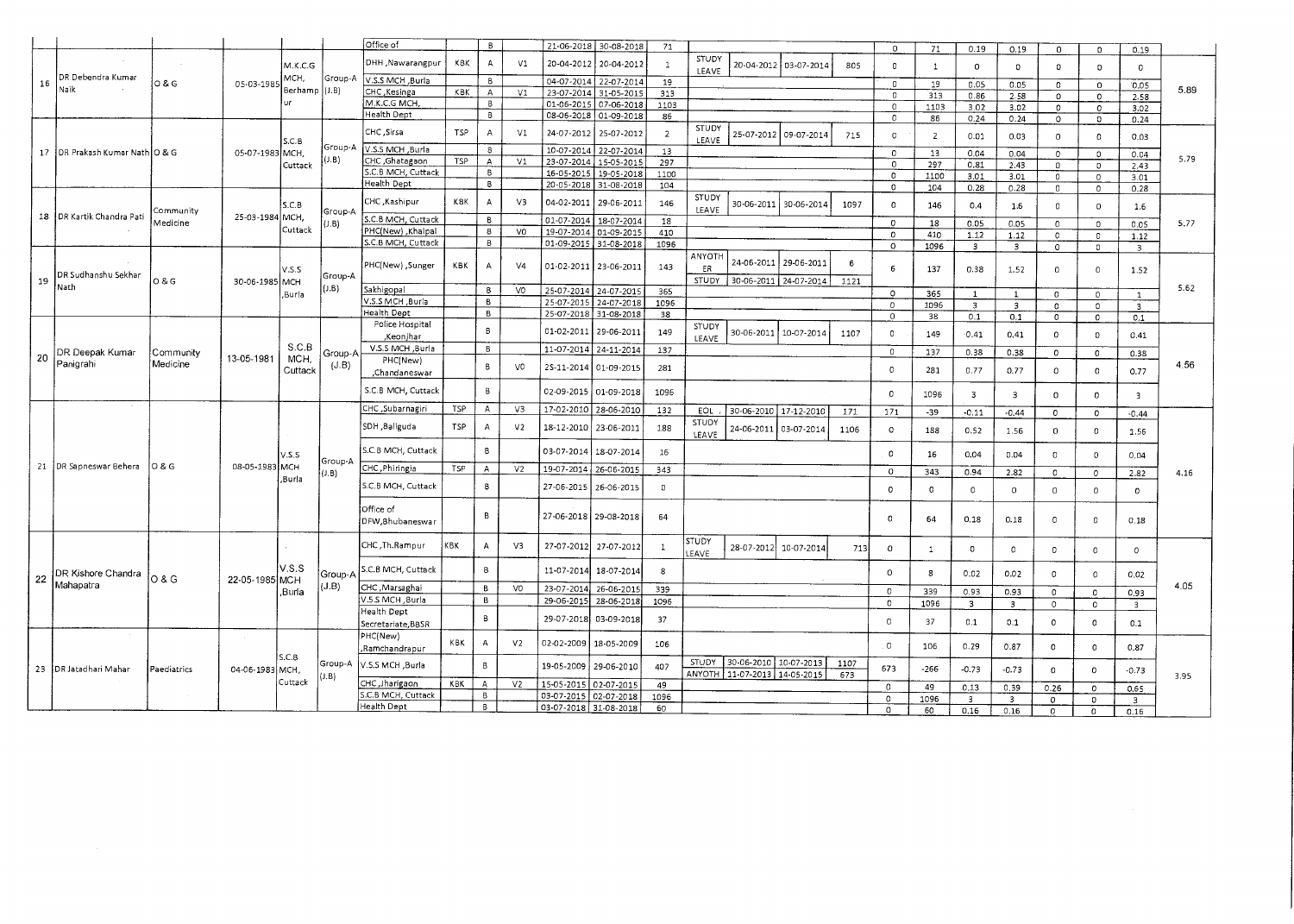## Revised list for Post PG

| .SI no       | Name                                                                 | Qualification               | Grade                       | ServiceRendered at                            | квк/+/<br>T5P     | Zone               | Vul ane<br>rab ili ty                  | FromDate                 | .<br>ToDate                         | Total<br>Service | Type of<br>Leave              | FromDate   | ToDate                              | Total<br>Leave | Tot no of<br>Leave     | Total Day<br>оf<br>Service | Total<br>Year        | Score<br>Weightag<br>e year of<br>service | Addl.Sco<br>re<br>Weighta<br>e year o<br>service | Score of<br>female<br>candidat<br>e zone A | institutio<br>n wise<br>Score | Total<br>score |
|--------------|----------------------------------------------------------------------|-----------------------------|-----------------------------|-----------------------------------------------|-------------------|--------------------|----------------------------------------|--------------------------|-------------------------------------|------------------|-------------------------------|------------|-------------------------------------|----------------|------------------------|----------------------------|----------------------|-------------------------------------------|--------------------------------------------------|--------------------------------------------|-------------------------------|----------------|
| $\mathbf{1}$ | DR Duryodhan Sahoo                                                   | Biochemistry                | Group-A                     | PHC(New), Asanpat                             | TSP               | A                  | V1                                     |                          | 05-09-2003 30-06-2015               | 4317             |                               |            |                                     |                | $\circ$                | 4317                       | 11.83                | 35.49                                     | 0                                                | $\circ$                                    | 35.49                         | 35.49          |
|              |                                                                      |                             | (S.B)<br>Group-A            | PHC(New), Bhimatikira                         | KBK               | А                  | V1                                     | 30-07-2001               | 16-06-2008                          | 2514             | EARNED<br>LEAVE<br><b>HPL</b> | 16-06-2008 | 13-10-2008<br>14-10-2008 28-12-2008 | 120<br>76      | 196                    | 2318                       | 6.35                 | 19.05                                     | 0                                                | $\circ$                                    | 19.05                         | 34.86          |
|              | 2   DR Rabindra Nath Panda                                           | Paediatrics                 | (S.B)                       | PHC(New), Bhimatikira<br>DHH , Baragarh       | KBK               | $\mathsf{A}$<br>в. | V1<br>V <sub>0</sub>                   | 29-12-200<br>06-08-201   | 06-08-2012<br>06-06-2013            | 1317<br>305      |                               |            |                                     |                | $\circ$<br>0           | 1317<br>305                | 3.61<br>0.84         | 10.83<br>0.84<br>4.14                     | $\circ$<br>$\circ$<br>0                          | $\circ$<br>$\circ$<br>$\circ$              | 10.83<br>0.84<br>4.14         |                |
|              |                                                                      |                             |                             | CHC, Dunguripali<br>PHC(New)                  | KBK<br><b>TSP</b> | $\mathsf{A}$<br>Α  | VO<br>V1                               | 26-06-199                | 06-06-2013 01-07-2015<br>31-10-2004 | 756<br>2685      |                               |            |                                     |                | 0<br>$\circ$           | 756<br>2685                | 2.07<br>7.36         | 22.08                                     | $\circ$                                          | $\circ$                                    | 22.08                         |                |
| 3            | DR Uttar Kr. Dandapat                                                | Community Medicine          | Group-A<br>(S.B)            | .Sanamundhab <u>ani</u><br>PHC(New), Khuard   |                   | B                  | VO                                     |                          | 01-11-2004 16-04-2015<br>03-07-2015 | 3819<br>78       |                               |            |                                     |                | $\circ$<br>$\circ$     | 3819<br>78                 | 10.46<br>0.21        | 10.46<br>0.21                             | 0<br>$\circ$                                     | $\circ$<br>$\circ$                         | 10.46<br>0.21                 | 32.75          |
| 4            | DR Mamata Rani Nayak                                                 | Opthalmology                | Group-A                     | CHC , Iswarpur<br>DHH , Phulbani              | <b>TSP</b>        | $\,$ B<br>А<br>В   | V <sub>0</sub><br>V <sub>2</sub><br>VO | 17-04-2015<br>21-06-2002 | 04-04-2010<br>04-04-2010 30-06-2015 | 2845<br>1914     |                               |            |                                     |                | O<br>0                 | 2845<br>1914               | 7.79<br>5.24         | 23.37<br>5.24                             | $\circ$<br>0                                     | 15.58<br>$\circ$                           | 38.95<br>5.24                 | 44.19          |
| -5           | DR MinatiDehuri                                                      | Pathology                   | (1.8)<br>Group-A            | Zonal Disp, Dumuduma<br>PHC(New) , Kuladahani | <b>TSP</b>        | $\overline{A}$     | V1                                     | 04-09-2007               | 30-06-2015                          | 2857             |                               |            |                                     |                | 0                      | 2857                       | 7.83                 | 23.49                                     | O                                                | 15.66                                      | 39.15                         | 39.15          |
|              |                                                                      |                             | J.B                         | CHC ,Naria<br>GH , Charabhata                 | KBK<br>KBK        | А<br>А             | V1<br>V1                               | 17-04-2001<br>09-11-2001 | 08-11-200<br>20-02-2008             | 206<br>2295      |                               |            |                                     |                | $\circ$<br>0           | 206<br>2295                | 0.56<br>6.29         | 1.68<br>18.87                             | $\circ$<br>$\circ$                               | $\circ$<br>$\circ$                         | 1.68<br>18.87<br>5.67         | 34.91          |
| 6            | DR MuktikantaSingh                                                   | Community Medicine          | Group-A<br>J.B)             | [PHC(New) , Nuagaon<br>S.C.B MCH, Cuttack     | TSP               | $\mathsf{A}$<br>В  | V1                                     | 12-01-2010               | 21-02-2008 11-01-2010<br>03-04-2013 | 691<br>1178      |                               |            |                                     |                | 0<br>$\circ$           | 691<br>1178                | 1.89<br>3.23<br>1.82 | 5.67<br>3.23<br>5.46                      | $\circ$<br>$\circ$<br>$\circ$                    | $\circ$<br>$\circ$<br>$\circ$              | 3.23<br>5.46                  |                |
|              |                                                                      |                             | Group-A                     | PHC(New), Gopalpur<br>CHC, Sanamosigaon       | TSP<br>KBK        | А<br>Α             | V2<br>V <sub>2</sub>                   | 27-01-201                | 02-09-2013 29-06-2015<br>02-07-2015 | 666<br>1618      |                               |            |                                     |                | 0<br>$\circ$           | 666<br>1618                | 4.43                 | 13.29                                     | 8.86                                             | 8.86                                       | 31.01                         | 31.01          |
|              | DR Sonali Das<br>DR Prakash ChandraSahu                              | TB & CD<br>Anaesthesiology  | J.B)<br>Group-A             | PHC(New), Kandel                              | KBK               | А                  | V <sub>2</sub>                         | 29-06-2006               | 20-06-201                           | 2549<br>741      |                               |            |                                     |                | $\circ$<br>$\circ$     | 2549<br>741                | 6.98<br>2.03         | 20.94<br>6.09                             | $\circ$<br>$\circ$                               | $\,0\,$<br>$\circ$                         | 20.94<br>6.09                 | 27.03          |
| 8<br>9       | DR Santosh Kumar                                                     | D & G                       | (J.B)<br>Group-A            | DHH ,Kalahandi<br>DHH , Nawarangpur           | KBK<br>KBK        | A<br>А             | V1<br>V1                               | 20-06-2013<br>08-03-2010 | 30-06-2015<br>01-07-201             | 1942             |                               |            |                                     |                | $\circ$                | 1942                       | 5.32                 | 15.96                                     | 10.64                                            | 0                                          | 26.6                          | 26.6           |
| 10           | Panigrahi<br>DR Gayatri Mishra                                       | Paediatrics                 | $($ J.B $)$<br>Group-A      | CHC , Kumarmunda                              | <b>TSP</b>        | А                  | V1                                     | 24-04-2010               | 30-06-2015                          | 1894             |                               |            |                                     |                | $\,0\,$                | 1894                       | 5.19                 | 15.57                                     | $\circ$                                          | 10.38                                      | 25.95                         | 25.95          |
|              | 11   DR AnuradhaPanda                                                | Pathology                   | $ J.B\rangle$<br>Group-A    | DHH , Koraput<br>M.K.C.G MCH,                 | KBK               | Α                  | V <sub>2</sub>                         | 09-03-2010               | 30-06-2014<br>30-06-2015            | 1575<br>361      |                               |            |                                     |                | $\circ$<br>$\circ$     | 1575<br>361                | 4.32<br>0.99         | 12.96<br>0.99                             | $\circ$<br>$\circ$                               | 8.64<br>0                                  | 21.6<br>0.99                  | 22.59          |
|              |                                                                      |                             | (J.B)<br>Group-A            | Berhampur                                     | <b>TSP</b>        | в<br>А             | V3                                     | 05-07-2014<br>02-11-2011 | 01-07-2015                          | 1338             |                               |            |                                     |                | $\circ$                | 1338                       | 3.67                 | 14.68                                     | 0                                                | 7.34                                       | 22.02                         | 22.02          |
|              | 12   DR Arundhati Panigrahi                                          | ENT                         | J.B<br>Group-A              | CHC, Gumma<br>PHC(New), Bhakulaguda           | KBK               | А                  | V <sub>4</sub>                         | 01-02-2011               | 13-07-2019                          | 1624             |                               |            |                                     |                | $\,$ 0                 | 1624                       | 4.45                 | 17.8                                      | 0                                                | $\overline{0}$                             | 17.8                          | 17.8           |
|              | 13 DR Narayan Swain                                                  | Paediatrics<br>Pathology    | I.B)<br>Group-A             | DHH ,Bolangir                                 | KBK               | A                  | V <sub>0</sub>                         | 28-01-2011               | 30-06-2015                          | 1615             |                               |            |                                     |                | $\circ$                | 1615                       | 4.42                 | 8.84                                      | 0                                                | 8.84                                       | 17.68                         | 17.68          |
| 15           | 14   DR PragnyaParimitaNayak<br>OR PravatKusumMahapatra Orthopaedics |                             | J.B)<br>Group-A             | CHC , Joda                                    | <b>TSP</b>        | A                  | VO                                     | 01-02-2011               | 28-06-2015                          | 1609             |                               |            |                                     |                | $\circ$                | 1609                       | 4.41                 | 8.82                                      | 0                                                | 8.82                                       | 17.64                         | 17.64          |
| 16           | DR NarayanaBehera                                                    | General Medicine            | (1.B)<br>Group-A<br>J.B)    | CHC, B. Khajuripada                           | TSP               | A                  | V3                                     | 02-02-2011               | 01-07-2015                          | 1611             |                               |            |                                     |                | $\circ$                | 1611                       | 4.41                 | 17.64                                     | 0                                                | $\circ$                                    | 17.64                         | 17.64          |
| 17           | DR PrasantaKumarBiswal                                               | Microbiology                | Group-A<br>J.B              | CHC, Nandapur                                 | KBK.              | Α                  | V3                                     | 06-02-2011               | 30-06-2015                          | 1606             |                               |            |                                     |                | $\circ$                | 1606                       | 4,4                  | 17.6                                      | 0                                                | $\circ$                                    | 17.6                          | 17.6           |
| 18           | <b>IDR ArabindaPuhana</b>                                            | General Surgery             | Group-A<br>(I.B)            | DHH ,Malkangiri                               | KBK               | $\overline{A}$     | V3                                     | 31-07-2012               | 30-06-201                           | 1065             |                               |            |                                     |                | 0                      | 1065                       | 2.92                 | 11.68                                     | 5.84                                             | $\circ$                                    | 17.52                         | 17.52          |
|              | 19 DR ManojKumarParida                                               | Psychiatry                  | Group-A<br>I.B)             | CHC, Kalampur                                 | KBK               | А                  | V <sub>2</sub>                         | 10-02-2010               | 01-07-201                           | 1968             |                               |            |                                     |                | 0                      | 1968                       | 5.39                 | 16.17                                     | 0                                                | 0                                          | 16.17                         | 16.17          |
| 20           | <b>DR Sujit KumarTudu</b>                                            | Paediatrics                 | Group-A<br>J.B              | PHC(New), Gonasika                            | TSP               | A                  | V1                                     | 11-02-2010               | 03-07-2015                          | 1969             |                               |            |                                     |                | 0                      | 1969                       | 5.39                 | 16.17                                     | 0                                                | $\Omega$                                   | 16.17                         | 16.17<br>16.11 |
| 21           | DR Hemanta KumarMeher                                                | General Medicine            | Group-A<br>J.B              | CHC, Ghasian                                  | KBK               | Α                  | V1                                     |                          | 16-02-2010 30-06-2015               | 1961             |                               |            |                                     |                | $\circ$                | 1961                       | 5.37                 | 16.11<br>16.11                            | $\circ$<br>$\circ$                               | $\circ$<br>0                               | 16.11<br>16.11                | 16.11          |
| 22           | DR Manabendra Das                                                    | Dermatology &<br>Venerology | Group-A<br>(1.B)<br>Group-A | PHC(New) , Sansarasaposi                      | TSP               | А                  | V1                                     | 1S-02-2010               | 29-06-201S                          | 1961             |                               |            |                                     |                | $\circ$<br>$\mathbf 0$ | 1961<br>1955               | 5.37<br>5.36         | 16.08                                     | $\circ$                                          | 0                                          | 16.08                         | 16.08          |
| 23           | DR Ajaya KumarSahoo                                                  | Pathology                   | (J.B)<br>Group-A            | SDH , Karanjia                                | <b>TSP</b>        | A                  | V1                                     | 22-02-2010               | 30-06-2015                          | 1955             |                               |            |                                     |                | $\circ$                | 1170                       | 3.21                 | 9.63                                      | 6.42                                             | $\circ$                                    | 16.05                         | 16.05          |
|              | OR SailendraNathSingh<br>24                                          | General Medicine            | J.B<br>Group-A              | CHC ,Papadahandi                              | KBK               | Α                  | V <sub>2</sub>                         | 17-04-2012               | 30-06-201S<br>04-03-2010 03-07-2015 | 1170<br>1948     |                               |            |                                     |                | 0                      | 1948                       | 5.34                 | 16.02                                     | 0                                                | $\circ$                                    | 16.02                         | 16.02          |
|              | 25 DR PulakRanjanMailik                                              | Paediatrics                 | $ J.B\rangle$               | PHC(New), Khuntagaon                          | TSP               | Α                  | V2                                     |                          |                                     |                  |                               |            |                                     |                |                        |                            |                      |                                           |                                                  |                                            |                               |                |

 $\sim$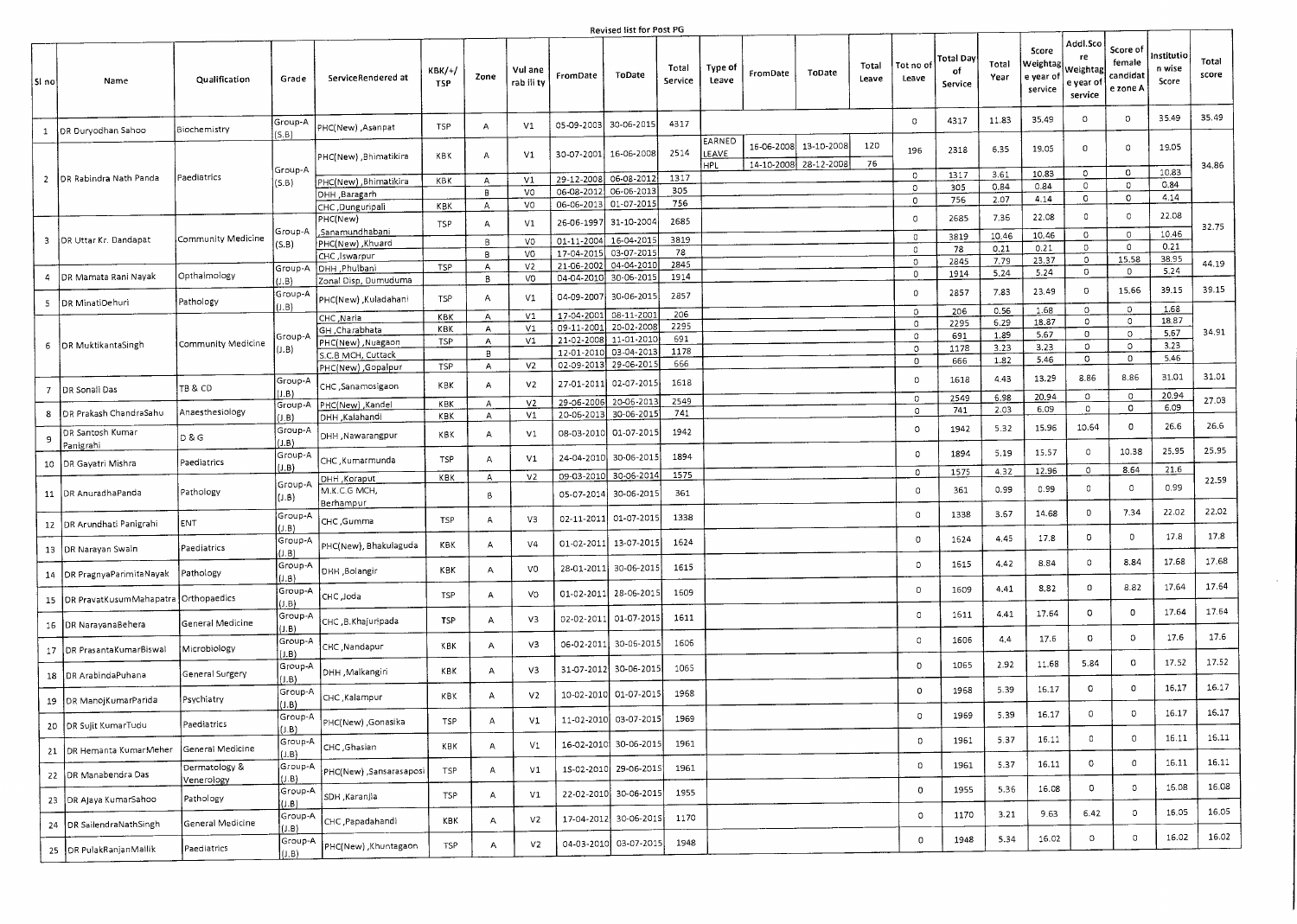|    |                                           |                    | Group-A | CHC , 8ijatola         | <b>TSP</b> | A              | V1             | 08-03-2010 | 25-11-2013            |      |              |      |      |             |              |             |       |       |
|----|-------------------------------------------|--------------------|---------|------------------------|------------|----------------|----------------|------------|-----------------------|------|--------------|------|------|-------------|--------------|-------------|-------|-------|
| 26 | DR SureshKumarRout                        | Anaesthesiology    | (1.8)   | PHC(New), Sarat Hosp   | <b>TSP</b> |                |                |            |                       | 1359 | $\circ$      | 1359 | 3.72 | 11.16       | 0            | $\mathbf 0$ | 11.16 |       |
|    |                                           |                    |         |                        |            | A              | V1             | 26-11-201  | 30-06-2015            | 582  | $\mathbf{0}$ | 582  | 1.59 | 4.77        | $\circ$      | 0           | 4.77  | 15.93 |
| 27 | DR KoustubhSamal                          | Paediatrics        | Group-A | PHC(New) , Harishankar | KBK        | A              | V <sub>2</sub> | 13-07-2009 | 30-06-2014            | 1814 | $\circ$      | 1814 | 4.97 | 14.91       | $\,$ O       | $\circ$     | 14.91 |       |
|    |                                           |                    | J.8)    | CHC , Kujanga          |            | В              | VO             | 05-07-2014 | 02-07-2015            | 363  | 0            | 363  | 0.99 | 0.99        | $\circ$      | $\circ$     | 0.99  | 15.9  |
| 28 | DR Sanghamitra                            |                    | Group-A |                        |            |                |                |            |                       |      |              |      |      |             |              |             |       |       |
|    | Sandhibigraha                             | Community Medicine | J.B)    | PHC(New), Maligaon     | K8K        | $\overline{A}$ | V2             | 25-07-2012 | 13-07-2015            | 1084 | o            | 1084 | 2.97 | 8.91        | $\circ$      | 5.94        | 14.85 | 14.85 |
|    |                                           |                    | Group-A | Salebhata (PHC(New)    | KBK        |                |                |            |                       |      |              |      |      |             |              |             |       |       |
| 29 | DR SunilSahu                              | General Surgery    |         |                        |            | A              | V <sub>2</sub> | 18-02-2010 | 25-02-2014            | 1469 | 0            | 1469 | 4.02 | 12.06       | $\bf{0}$     | $\circ$     | 12.06 |       |
|    |                                           |                    | (J.B)   | PHC(New) , Adaga on    |            | 8              | VO             | 01-03-2014 | 30-06-2015            | 487  | $\circ$      | 487  | 1.33 | 1.33        | $\circ$      | $\bf{0}$    | 1.33  | 13.39 |
| 30 | DR RanjitKumarRout                        | General Medicine   | Group-A | CHC, Bhella            |            |                |                |            |                       |      |              |      |      |             |              |             |       |       |
|    |                                           |                    | (J.B)   |                        | KBK        | А              | V <sub>2</sub> | 31-01-2011 | 30-06-2015            | 1612 | 0            | 1612 | 4.42 | 13.26       | $\mathbf 0$  | $\circ$     | 13.26 | 13.26 |
|    |                                           |                    | Group-A |                        |            |                |                |            |                       |      |              |      |      |             |              |             |       |       |
| 31 | DR Kaushik Sarangi                        | <b>ENT</b>         |         | CHC, M.Rampur          | KBK        | А              | V <sub>2</sub> | 31-01-2011 | 30-06-2015            | 1612 |              |      |      |             |              |             |       |       |
|    |                                           |                    | (J.B)   |                        |            |                |                |            |                       |      | $\circ$      | 1612 | 4.42 | 13.26       | 0            | $\circ$     | 13.26 | 13.26 |
|    | 32 IDR Ashish Bhoi                        |                    | Group-A |                        |            |                |                |            |                       |      |              |      |      |             |              |             |       |       |
|    |                                           | Opthalmology       | J.B)    | CHC, Khariar Road      | KBK        | А              | V1             | 02-02-2011 | 30-06-2015            | 1610 | 0.           | 1610 | 4.41 | 13.23       | $\circ$      | $\circ$     | 13.23 | 13.23 |
|    |                                           |                    | Group-A |                        |            |                |                |            |                       |      |              |      |      |             |              |             |       |       |
| 33 | DR KhageswarMarandi                       | 0 & G              |         | PHC(New) ,Jharpokharia | <b>TSP</b> | A              | V1             | 15-02-2011 | 30-06-2015            | 1597 |              |      |      |             |              |             |       |       |
|    |                                           |                    | (L, B)  |                        |            |                |                |            |                       |      | 0            | 1597 | 4.38 | 13.14       | $\mathbf 0$  | $\mathbf 0$ | 13.14 | 13.14 |
| 34 | DR KishoreChoudhury                       | Radio Diagnosis    | Group-A | CHC, Kosagumuda        | KBK        | A              | V <sub>2</sub> | 19-07-2012 | 03-05-2013            | 289  | $\Omega$     |      |      |             |              |             |       |       |
|    |                                           |                    | J.B     | CHC, R.Udayagiri       | <b>TSP</b> | $\mathsf A$    | V3             | 07-05-2013 | 30-06-2015            | 785  |              | 289  | 0.79 | 2.37        | 1.58         | $\circ$     | 3.95  | 12.55 |
|    |                                           |                    | Group-A |                        |            |                |                |            |                       |      | $\mathbf 0$  | 785  | 2.15 | 8.6         | $\Omega$     | $\circ$     | 8.6   |       |
| 35 | IDR Rashmi Sudipta Acharya   Opthalmology |                    |         | SDH, Udala             | TSP        | А              | VO             | 25-07-2012 | 30-06-2015            | 1071 | $\mathbf 0$  |      |      |             |              |             |       |       |
|    |                                           |                    | J.B     |                        |            |                |                |            |                       |      |              | 1071 | 2.93 | 5.86        | $\circ$      | 5.86        | 11.72 | 11.72 |
| 36 | DR PriyajitJena                           | TB & CD            | Group-A |                        |            |                |                |            |                       |      |              |      |      |             |              |             |       |       |
|    |                                           |                    | J.B)    | CHC , Bandhugan        | KBK        | А              | V3             | 30-07-2012 | 01-07-2015            | 1067 | 0            | 1067 | 2.92 | 11.68       | 0            | $\circ$     | 11.68 | 11.68 |
|    |                                           |                    |         |                        |            |                |                |            |                       |      |              |      |      |             |              |             |       |       |
| 37 | DR SaumenduMohanty                        | Opthalmology       | Group-A | CHC,Gumma              | TSP        | $\mathsf{A}$   | V3             | 22-07-2012 | 30-05-2015            | 1043 |              |      |      |             |              |             |       |       |
|    |                                           |                    | J.8     |                        |            |                |                |            |                       |      | $\mathbf{0}$ | 1043 | 2.86 | 11.44       | $\mathbf 0$  | $\circ$     | 11.44 | 11.44 |
|    |                                           |                    |         | PHC(New), Oihasai      |            | в              | VO             | 01-04-2001 | 22-01-2002            | 297  |              |      |      |             |              |             |       |       |
|    |                                           |                    | Group-A | DHH ,Ganjam            |            | $\,$ B         |                |            |                       |      | $\mathbf 0$  | 297  | 0.81 | 0.81        | 0            | $\mathbf 0$ | 0.81  |       |
|    | 38   DR Anuja Tripathy                    | Pathology          |         |                        |            |                | VO             | 29-01-2002 | 01-08-2002            | 185  | 0            | 185  | 0.51 | 0.51        | 0            | $\mathbf 0$ | 0.51  |       |
|    |                                           |                    | (J.B)   | DHH, Sambalpur         |            | $\overline{B}$ | V <sub>0</sub> | 05-0B-2002 | 27-10-2005            | 1180 | $\circ$      | 1180 | 3.23 | 3.23        | 0            | $\circ$     | 3.23  | 11.25 |
|    |                                           |                    |         | Zonal Disp, Kalpana    |            | B              | V <sub>0</sub> | 20-10-2008 | 30-06-2015            | 2445 | 0            | 2445 | 6.7  | 6.7         |              |             |       |       |
|    |                                           |                    |         | PHC(New), ORaberi      | KBK        | Α              | V <sub>4</sub> | 07-02-2009 | 22-01-2010            | 350  |              |      |      |             | 0            | $\mathbf 0$ | 6.7   |       |
|    |                                           |                    | Group-A | V.S.S MCH, Burla       |            | $\, {\bf B}$   |                |            |                       |      | 0            | 350  | 0.96 | 3.84        | 0            | $\mathbf 0$ | 3.84  |       |
|    | 39 DR BasudevMurmu                        | General Medicine   |         |                        |            |                |                | 2B-01-2010 | 19-03-2013            | 1147 | $\mathbf{0}$ | 1147 | 3.14 | 3.14        | $\mathbf 0$  | $\mathbf 0$ | 3.14  |       |
|    |                                           |                    | (J.B)   | PHC(New), Bolanga      |            | В              | VO             | 22-03-2013 | 06-03-2014            | 350  | $\mathbf 0$  | 350  | 0.96 | 0.96        | $\mathbf 0$  | $\mathbf 0$ | 0.96  | 11.15 |
|    |                                           |                    |         | PHC(New), 8isoi        | TSP        | A              | V1             | 07-03-2014 | 31-03-2015            | 390  | $\mathbf{0}$ | 390  |      |             |              |             |       |       |
|    | DR NIRANJANKUMAR                          |                    | Group-A |                        |            |                |                |            |                       |      |              |      | 1.07 | 3.21        | $\circ$      | 0           | 3.21  |       |
| 40 | NAYAK                                     | General Surgerv    | (8.1)   | CHC, Binika            | KBK        | Α              | VO             | 17-02-2010 | 01-07-2015            | 1961 | 0            | 1961 | 5.37 | 10.74       | $\circ$      |             |       |       |
|    |                                           |                    |         |                        |            |                |                |            |                       |      |              |      |      |             |              | $\mathbf 0$ | 10.74 | 10.74 |
| 41 | DR MrunmavaRickyJena                      | General Medicine   | Group-A | DHH , Mayurbhanj       | <b>TSP</b> | А              | VO             |            |                       |      |              |      |      |             |              |             |       |       |
|    |                                           |                    | (I.B)   |                        |            |                |                | 23-02-2010 | 30-06-2015            | 1954 | 0            | 1954 | 5.35 | 10.7        | $\circ$      | 0           | 10.7  | 10.7  |
|    |                                           |                    |         | Ukhunda Hosp           | TSP        | A              | V <sub>1</sub> | 22-02-2010 | 14-08-2012            | 905  |              |      |      |             |              |             |       |       |
|    | 42 DR Nilkantha Tah                       | General Medicine   | Group-A | SDH, Anandapur         |            |                |                |            |                       |      | $\Omega$     | 905  | 2.48 | 7.44        | $\circ$      | $\circ$     | 7.44  |       |
|    |                                           |                    | (J.B)   |                        |            | 8              | VO             | 16-08-2012 | 31-01-2015            | 899  | $\circ$      | 899  | 2.46 | 2.46        | $\circ$      | $\mathbf 0$ | 2.46  | 10.3  |
|    |                                           |                    |         | CHC, Sainkul           |            | В              | VO             | 01-02-2015 | 27-06-2015            | 147  | 0            | 147  | 0.4  | 0.4         | $\circ$      | 0           | 0.4   |       |
|    | 43   DR AnilKu, Majhi                     | Anaesthesiology    | Group-A | SDH, Anandapur         |            | B              | V <sub>0</sub> | 29-08-201  | 17-04-2012            | 233  | 0            | 233  |      |             |              |             |       |       |
|    |                                           |                    | (1.8)   | DHH ,Phulbani          | <b>TSP</b> | A              | V <sub>2</sub> | 19-04-201  | 30-06-2019            | 1168 |              |      | 0.64 | 0.64        | 0            | 0           | 0.64  | 10.24 |
|    |                                           |                    | Group-A |                        |            |                |                |            |                       |      | $\circ$      | 1168 | 3.2  | 9,6         | $\circ$      | $\mathbf 0$ | 9.6   |       |
|    | 44   DR SantoshKumar8ehera                | General Surgery    |         | PHC(New) ,Kusumi       | KBK        | А              | V <sub>2</sub> | 20-04-201  | 30-06-201             | 1167 |              |      |      |             |              |             |       |       |
|    |                                           |                    | J.B)    |                        |            |                |                |            |                       |      | 0            | 1167 | 3.2  | 9.6         | 0            | 0           | 9.6   | 9.6   |
| 45 | DR RakeshJena                             |                    | Group-A |                        |            |                |                |            |                       |      |              |      |      |             |              |             |       |       |
|    |                                           | General Medicine   | (J.B)   | PHC(New),Khandava      | KBKP       | А              | V <sub>2</sub> | 21-07-2012 | 30-06-2015            | 1075 | $\Omega$     | 1075 | 2.95 | <b>B.85</b> | $\mathbf{0}$ | 0           | 8.85  | 8.85  |
|    |                                           | Dermatology &      | Group-A |                        |            |                |                |            |                       |      |              |      |      |             |              |             |       |       |
| 46 | DR ManishKumarSahu                        |                    |         | PHC(New), Totapara     | TSP        | А              | V1             | 20-07-2012 | 30-06-2015            | 1076 |              |      |      |             |              |             |       |       |
|    |                                           | Venerology         | J.B)    |                        |            |                |                |            |                       |      | $\Omega$     | 1076 | 2.95 | 8.85        | $\circ$      | $\circ$     | 8.85  | 8.85  |
|    | 47   DR Rudranarayan Behera               | Opthalmology       | Group-A | CHC, Bijatola          | TSP        | A              | V <sub>1</sub> | 25-07-201  | 07-08-2012            | 14   | 0            | 14   |      |             |              |             |       |       |
|    |                                           |                    | (J.B)   | CHC, Khunta            | T5P        | A              | V1             | 08-08-2012 | 30-06-2015            | 1057 |              |      | 0.04 | 0.12        | $\circ$      | $\circ$     | 0.12  | 8.82  |
|    |                                           |                    | Group-A |                        |            |                |                |            |                       |      | $\,$ O       | 1057 | 2.9  | 8.7         | 0            | $\circ$     | 8.7   |       |
| 48 | DR DeepakKumarNaik                        | General Medicine   |         | PHC(New) , Kalimati    | T5P        | А              | V <sub>1</sub> | 20-07-2012 | 28-06-2015            | 1074 |              |      |      |             |              |             |       |       |
|    |                                           |                    | (J.B)   |                        |            |                |                |            |                       |      | $\Omega$     | 1074 | 2.94 | 8.82        | $\mathbf 0$  | 0           | 8.82  | 8.82  |
| 49 |                                           |                    | Group-A |                        |            |                |                |            |                       |      |              |      |      |             |              |             |       |       |
|    | DR Pramoda KumarSahoo                     | O & G              | (J.B)   | PHC(New), Bangomunda   | KBK        | A              | V <sub>2</sub> | 28-07-201  | 30-06-2015            | 1068 | $\Omega$     | 106B | 2.93 | <b>B.79</b> | 0            | 0           | 8.79  |       |
|    |                                           |                    |         |                        |            |                |                |            |                       |      |              |      |      |             |              |             |       | 8.79  |
|    | 50   DR GouriShankarDash                  | O & G              | Group-A | CHC ,Khajuripada       | TSP        | А              | V <sub>2</sub> | 27-07-2012 | 30-06-2015            | 1069 |              |      |      |             |              |             |       |       |
|    |                                           |                    | J.B     |                        |            |                |                |            |                       |      | $\circ$      | 1069 | 2.93 | 8.79        | 0            | $\mathbf 0$ | 8.79  | 8.79  |
|    |                                           |                    | Group-A |                        |            |                |                |            |                       |      |              |      |      |             |              |             |       |       |
|    | 51 DR DineshKumarNaik                     | Paediatrics        | (L.8)   | CHC, Chudapali         | KBK        |                | V1             |            | 26-07-2012 30-06-2015 | 1070 | 0            | 1070 | 2.93 | 8.79        |              |             |       |       |
|    |                                           |                    |         |                        |            |                |                |            |                       |      |              |      |      |             | $\circ$      | 0           | 8.79  | 8.79  |
|    | 52 DR SatyaNarayanBhujabal                | Anaesthesiology    | Group-A | DHH , Phulbani         | <b>TSP</b> |                |                |            |                       |      |              |      |      |             |              |             |       |       |
|    |                                           |                    | (1.8)   |                        |            | А              | V <sub>2</sub> |            | 27-07-2012 30-06-2015 | 1069 | 0            | 1069 | 2.93 | 8.79        | $\circ$      | $\circ$     | 8.79  | 8.79  |
|    |                                           |                    | Group-A |                        |            |                |                |            |                       |      |              |      |      |             |              |             |       |       |
|    | 53 DR Hemanta KumarPandia                 | Paediatrics        | (3.8)   | CHC, Dunguripali       | KBK        | A              | VO             |            | 09-02-2011 01-07-2015 | 1604 | 0            | 1604 |      |             |              |             |       |       |
|    |                                           |                    |         |                        |            |                |                |            |                       |      |              |      | 4.39 | 8.78        | $\circ$      | 0           | 8.78  | 8.78  |
|    | 54   DR GaneshramBhoi                     | O & G              | Group-A | PHC(New), Roth         |            |                |                |            |                       |      |              |      |      |             |              |             |       |       |
|    |                                           |                    | J.B     |                        | KBK        | A              | V2             |            | 30-07-2012 30-06-2015 | 1066 | 0            | 1066 | 2.92 | 8.76        | 0            | 0           | 8.76  | B.76  |
|    | 55 DR 8iswanathSa                         |                    | Group-A | GH , Mahadevpali       | KBK        | A              | VO             |            | 25-07-2012 02-10-2012 | 70   |              |      |      |             |              |             |       |       |
|    |                                           | Anaesthesiology    | (J.B)   | PHC(New) , Ramapur     | K8K        |                |                |            |                       |      | 0            | 70   | 0.19 | 0.38        | $\circ$      | 0           | 0.38  |       |
|    |                                           |                    |         |                        |            | A              | V1             |            | 03-10-2012 01-07-2015 | 1002 | 0            | 1002 | 2.75 | 8.25        | $\circ$      | 0           | 8.25  | 8.63  |
|    | 56 DR HarmohanBarik                       | General Surgery    | Group-A | SDH, Champua           | TSP        | А              |                |            |                       |      |              |      |      |             |              |             |       |       |
|    |                                           |                    | (J.B)   |                        |            |                | V1             |            | 14-08-2012 28-06-2015 | 1049 | 0            | 1049 | 2.87 | 8.61        | $\circ$      | 0           | 8.61  | 8.61  |
|    |                                           |                    |         |                        |            |                |                |            |                       |      |              |      |      |             |              |             |       |       |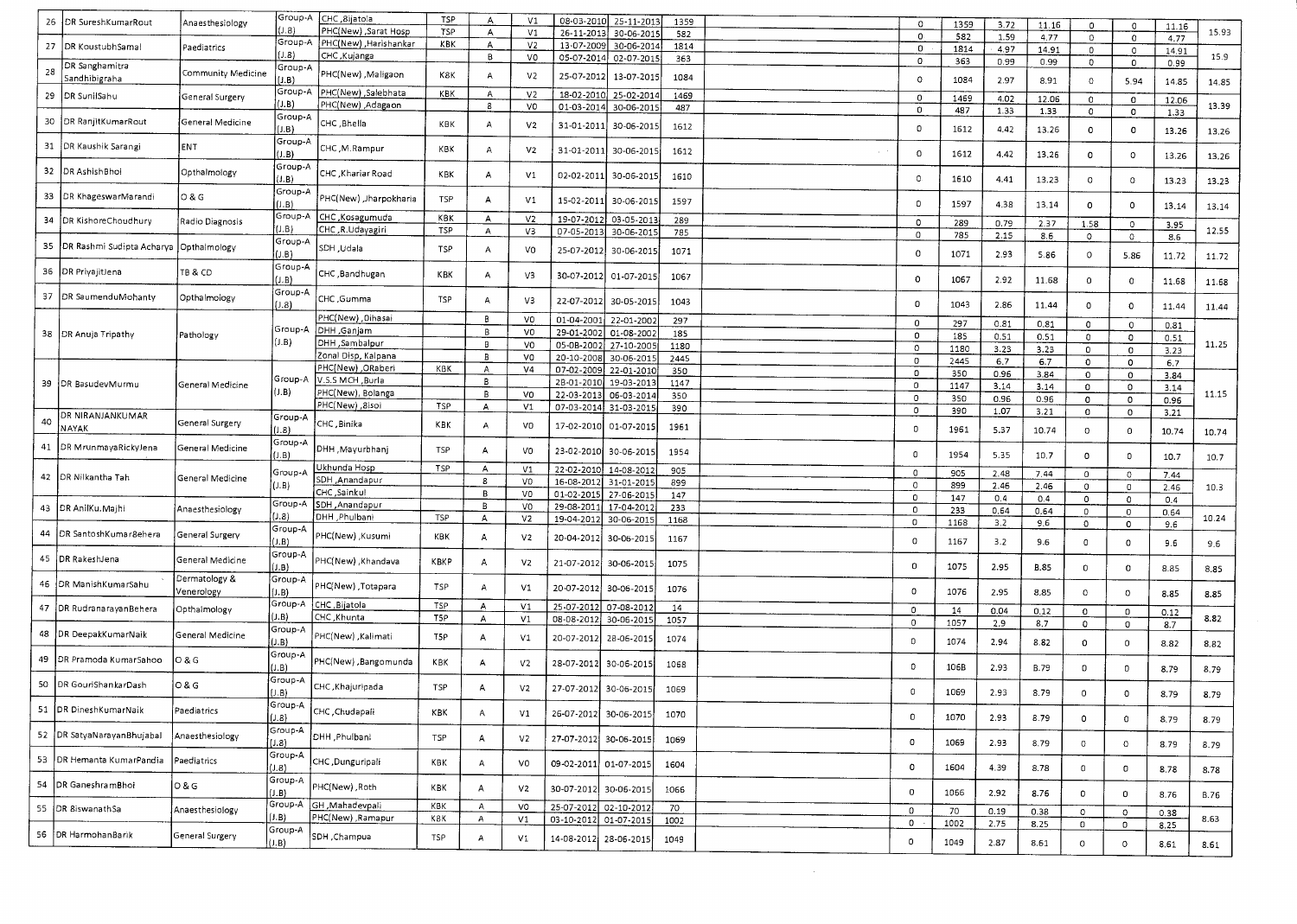|    |                                |                 | Group-A          |                                    |      |   |                |                          |                          |              |     |                       |     | $\mathbf 0$        | 771          | 2.11         | 8.44         | $\circ$            | $\circ$      | 8.44            | 8.44 |
|----|--------------------------------|-----------------|------------------|------------------------------------|------|---|----------------|--------------------------|--------------------------|--------------|-----|-----------------------|-----|--------------------|--------------|--------------|--------------|--------------------|--------------|-----------------|------|
| 57 | DR G.DharmarajPatra            | Paediatrics     | (1.B)            | PHC(New), Durgapanga               | TSP  | А | V3             | 21-05-2013               | 30-06-2015               | 771          |     |                       |     |                    |              |              |              |                    |              |                 | 8.28 |
|    | 58 DR SoumyaranjanDas          | General Surgery | Group-A<br>(1.8) | DHH, Malkangiri                    | KBK  | А | V3             | 14-02-2014               | 01-07-2015               | 503          |     |                       |     | $\circ$            | 503          | 1.38         | 5.52         | 2.76               | $\circ$      | 8.28            |      |
|    | 59 DR RajatKumarDash           | ENT             | Group-A<br>I.B)  | CHC, Tumudibandha                  | TSP  |   | V3             | 19-06-2013               | 30-06-201                | 742          |     |                       |     | $\circ$            | 742          | 2.03         | 8.12         | $\circ$            | O<br>$\circ$ | 8.12<br>4.07    | 8.12 |
|    | 60 DR Narottam Rath            | 0 & G           | Group-A          | PHC(New) , Sundarpai               |      | В | V <sub>0</sub> | 02-03-2010               | 27-03-2014               | 1487         |     |                       |     | $\circ$<br>$\circ$ | 1487<br>460  | 4.07<br>1.26 | 4.07<br>3.78 | $\circ$<br>$\circ$ | $\circ$      | 3.78            | 7.85 |
|    |                                |                 | (1, B)           | SDH, Champua                       | TSP  | A | V <sub>1</sub> | 28-03-2014               | 30-06-2015               | 460<br>249   |     |                       |     | $\circ$            | 249          | 0.68         | 2.72         | $\circ$            | $\circ$      | 2.72            |      |
|    |                                |                 | Group-A          | CHC, Dasmanthapur                  | KBK  | А | V3             | 30-07-2012               | 04-04-2013<br>01-09-2014 | 515          |     |                       |     | $\circ$            | 515          | 1.41         | 1.41         | $\sigma$           | $\circ$      | 1.41            | 7.45 |
|    | 61   DR AlokKumarSahoo         | Anaesthesiology | (1.8)            | S.C.B MCH, Cuttack                 |      | в |                | 05-04-2013<br>02-09-2014 | 30-06-2015               | 302          |     |                       |     | 0                  | 302          | 0.83         | 3.32         | 0                  | $\circ$      | 3.32            |      |
|    |                                |                 |                  | CHC, Brahmanpada                   | TSP  | A | V3             |                          |                          |              |     |                       |     |                    |              |              |              | 0                  | $\circ$      | 3.35            |      |
|    |                                |                 |                  | Police Hospital                    | KBK  | А |                | 15-02-201                | 20-06-2013               | 1222         |     |                       |     | $\circ$            | 1222         | 3.35         | 3.35         |                    |              |                 | 7.33 |
|    | 62 DR Manoranjan Panigrahi     | T8 & CD         | Group-A          | Bhawanipatna<br>PHC(New), M.V.--55 | КВК  | А | V4             | 21-06-2013               | 08-11-2013               | 141          |     |                       |     | $\circ$            | 141          | 0.39         | 1.56         | 0.78               | $\circ$      | 2.34            |      |
|    |                                |                 | (J.B)            | V.S.S MCH ,Burla                   |      | В |                | 09-11-2013               | 29-06-2015               | 598          |     |                       |     | $\circ$            | 598          | 1.64         | 1.64         | $\circ$            | $\circ$      | 1.64            |      |
|    |                                |                 | Group-A          | CHC, Bamparda                      |      | В | V <sub>0</sub> | 03-03-2010               | 08-08-2012               | 890          |     |                       |     | $\circ$            | 890          | 2.44         | 2.44         | $\circ$            | $\circ$      | 2.44            | 5.33 |
|    | 63   DR ManojKumarSahoo        | Pharmocology    | (1.8)            | V.S.S MCH ,Burla                   |      | В |                | 08-08-2012               | 29-06-2015               | 1056         |     |                       |     | $\circ$            | 1056         | 2.89         | 2.89         | $\circ$            | $\circ$      | 2.89            |      |
|    |                                |                 |                  | CHC, Bijatola                      | TSP  | А | V <sub>1</sub> | 23-07-2012               | 10-10-2013               | 445          | EOL | 10-10-2013 17-03-2015 | 524 | 524                | $-79$        | $-0.22$      | $-0.66$      | $\circ$            | $\circ$      | $-0.66$         |      |
|    |                                |                 | Group-A          | Health Dept                        |      |   |                | 16-04-2015               | 05-07-2015               | 81           |     |                       |     | 0                  | 81           | 0.22         | 0.22         | $\circ$            | $\circ$      | 0.22            | 3.52 |
|    | 64 OR RakeshDas                | Anaesthesiology | J.B              | Secretariate, BBSR                 |      | 8 |                |                          |                          |              |     |                       |     |                    |              |              |              |                    |              |                 |      |
|    |                                |                 |                  | CHC , Chandragiri                  | TSP  | A | V3             | 06-07-2015               | 29-06-2016               | 360          |     |                       |     | $\circ$            | 360          | 0.99         | 3.96         | $\circ$            | $\bullet$    | 3.96<br>$\circ$ |      |
|    |                                |                 |                  | PHC(New) ,Mardipanga               | TSP  | A | V3             | 24-04-2012               | 24-04-201                | $\mathbf{1}$ |     |                       |     | 0                  | $\mathbf{1}$ | $\circ$      | $\circ$      | $\circ$            | $\circ$      |                 |      |
|    |                                |                 | Group-A          | M.K.C.G MCH,                       |      | В |                | 25-04-2012               | 09-06-2015               | 1141         |     |                       |     | 0                  | 1141         | 3.13         | 3.13         | $\circ$            | $\circ$      | 3.13            | 3.19 |
|    | 65   DR NayanRanjanHansda      | Paediatrics     | (J.B)            | Berhampur                          |      |   |                |                          |                          |              |     |                       |     |                    |              |              |              | $\mathbf{0}$       | $\circ$      | 0.06            |      |
|    |                                |                 |                  | DHH ,Balasore                      |      | В | V <sub>0</sub> | 11-06-2015               | 01-07-201                | 21           |     |                       |     | $\circ$            | 21           | 0.06         | 0.06         |                    |              |                 |      |
| 66 | DR SantoshKumarPati            | ENT             | Group-A<br>J.B   | PHC(New) ,Nandapur                 | TSP  | Α | V1             | 24-07-2014               | 30-06-2015               | 342          |     |                       |     | $\circ$            | 342          | 0.94         | 2.82         | $\circ$            | 0            | 2.82            | 2.82 |
|    |                                | O & G           | Group-A          | CHC, Kantamal                      | KBKP | Α | V <sub>1</sub> | 01-08-2014               | 30-06-2015               | 334          |     |                       |     | $\circ$            | 334          | 0.92         | 2.76         | $\circ$            | 0            | 2.76            | 2.76 |
| 67 | DR SatyanarayanPanigrahi       |                 | J.B              |                                    |      |   |                |                          |                          |              |     |                       |     |                    |              |              |              |                    |              |                 |      |
| 68 | Dr. Sony Nanda                 | 0&G             | Group-A          |                                    |      |   |                |                          |                          |              |     |                       |     |                    |              |              |              |                    |              |                 |      |
|    |                                |                 | J.B              |                                    |      |   |                |                          |                          |              |     |                       |     |                    |              |              |              |                    |              |                 |      |
| 69 | JDr. Satya Ranjan Nanda        | O&G             | Group-A<br>J.B   |                                    |      |   |                |                          |                          |              |     |                       |     |                    |              |              |              |                    |              |                 |      |
|    |                                |                 | Group-A          |                                    |      |   |                |                          |                          |              |     |                       |     |                    |              |              |              |                    |              |                 |      |
| 70 | Dr. Rajesh Kumar Meher         | Medicine        | $J.B$ )          |                                    |      |   |                |                          |                          |              |     |                       |     |                    |              |              |              |                    |              |                 |      |
|    |                                |                 | Group-A          |                                    |      |   |                |                          |                          |              |     |                       |     |                    |              |              |              |                    |              |                 |      |
|    | 71   Dr. Bisworanjan Pattanaik | Anesthesiology  | (J.B)            |                                    |      |   |                |                          |                          |              |     |                       |     |                    |              |              |              |                    |              |                 |      |
|    |                                | Paediatrics     | Group-A          |                                    |      |   |                |                          |                          |              |     |                       |     |                    |              |              |              |                    |              |                 |      |
| 72 | Dr. Suchismita Mohapatra       |                 | J.B              |                                    |      |   |                |                          |                          |              |     |                       |     |                    |              |              |              |                    |              |                 |      |
| 73 | Dr. Baladev Prasad Sahu        | Anesthesiology  | Group-A          |                                    |      |   |                |                          |                          |              |     |                       |     |                    |              |              |              |                    |              |                 |      |
|    |                                |                 | J.B              |                                    |      |   |                |                          |                          |              |     |                       |     |                    |              |              |              |                    |              |                 |      |
|    | 74   Dr. Aurobinda Bhoi        | Skin & V.D      | Group-A          |                                    |      |   |                |                          |                          |              |     |                       |     |                    |              |              |              |                    |              |                 |      |
|    |                                |                 | (J.B)<br>Group-A |                                    |      |   |                |                          |                          |              |     |                       |     |                    |              |              |              |                    |              |                 |      |
| 75 | Dr. Payal Pradhan              | Paediatrics     | (1.B)            |                                    |      |   |                |                          |                          |              |     |                       |     |                    |              |              |              |                    |              |                 |      |
|    |                                |                 | Group-A          |                                    |      |   |                |                          |                          |              |     |                       |     |                    |              |              |              |                    |              |                 |      |
|    | 76   Dr. Fakir Mohan Sahoo     | Surgery         | J.B              |                                    |      |   |                |                          |                          |              |     |                       |     |                    |              |              |              |                    |              |                 |      |
|    |                                |                 | Group-A          |                                    |      |   |                |                          |                          |              |     |                       |     |                    |              |              |              |                    |              |                 |      |
| 77 | Dr. Jyotshna Rani Sahoo        | SPM             | (J.B)            |                                    |      |   |                |                          |                          |              |     |                       |     |                    |              |              |              |                    |              |                 |      |
|    |                                |                 | Group-A          |                                    |      |   |                |                          |                          |              |     |                       |     |                    |              |              |              |                    |              |                 |      |
| 78 | Dr. Umakanta Malik             | 0&G             | $($ .B)          |                                    |      |   |                |                          |                          |              |     |                       |     |                    |              |              |              |                    |              |                 |      |
|    |                                |                 | Group-A          |                                    |      |   |                |                          |                          |              |     |                       |     |                    |              |              |              |                    |              |                 |      |
| 79 | Dr. Santoshini Sethy           | O&G             | I.B)             |                                    |      |   |                |                          |                          |              |     |                       |     |                    |              |              |              |                    |              |                 |      |
|    |                                | Medicine        | Group-A          |                                    |      |   |                |                          |                          |              |     |                       |     |                    |              |              |              |                    |              |                 |      |
|    | 80   Dr. Satya Prakash Dora    |                 | $($ J.B $)$      |                                    |      |   |                |                          |                          |              |     |                       |     |                    |              |              |              |                    |              |                 |      |
|    | 81 Dr. Ramkrishna Bhue         | Anaesthesiology | Group-A          |                                    |      |   |                |                          |                          |              |     |                       |     |                    |              |              |              |                    |              |                 |      |
|    |                                |                 | (1.8)            |                                    |      |   |                |                          |                          |              |     |                       |     |                    |              |              |              |                    |              |                 |      |
|    | 82   Dr. Mrunmayee Pradhan     | Psychiatry      | Group-A<br>(1.B) |                                    |      |   |                |                          |                          |              |     |                       |     |                    |              |              |              |                    |              |                 |      |
|    |                                |                 | Group-A          |                                    |      |   |                |                          |                          |              |     |                       |     |                    |              |              |              |                    |              |                 |      |
|    | 83 Dr. Satyanarayan Mallik     | Ophthalmology   | (1.B)            |                                    |      |   |                |                          |                          |              |     |                       |     |                    |              |              |              |                    |              |                 |      |
| 84 | Dr. MADHABA NAYAK              | SPM             | Group-A<br>(1.8) |                                    |      |   |                |                          |                          |              |     |                       |     |                    |              |              |              |                    |              |                 |      |
|    |                                |                 | Group-A          |                                    |      |   |                |                          |                          |              |     |                       |     |                    |              |              |              |                    |              |                 |      |
| 85 | Dr. DEBIDUTTA NAYAK            | Microbiology    | (1, B)           |                                    |      |   |                |                          |                          |              |     |                       |     |                    |              |              |              |                    |              |                 |      |
|    |                                |                 | Group-A          |                                    |      |   |                |                          |                          |              |     |                       |     |                    |              |              |              |                    |              |                 |      |
|    | 86 Or. BISWAJIT PANDA          | O&G             | (J.B)            |                                    |      |   |                |                          |                          |              |     |                       |     |                    |              |              |              |                    |              |                 |      |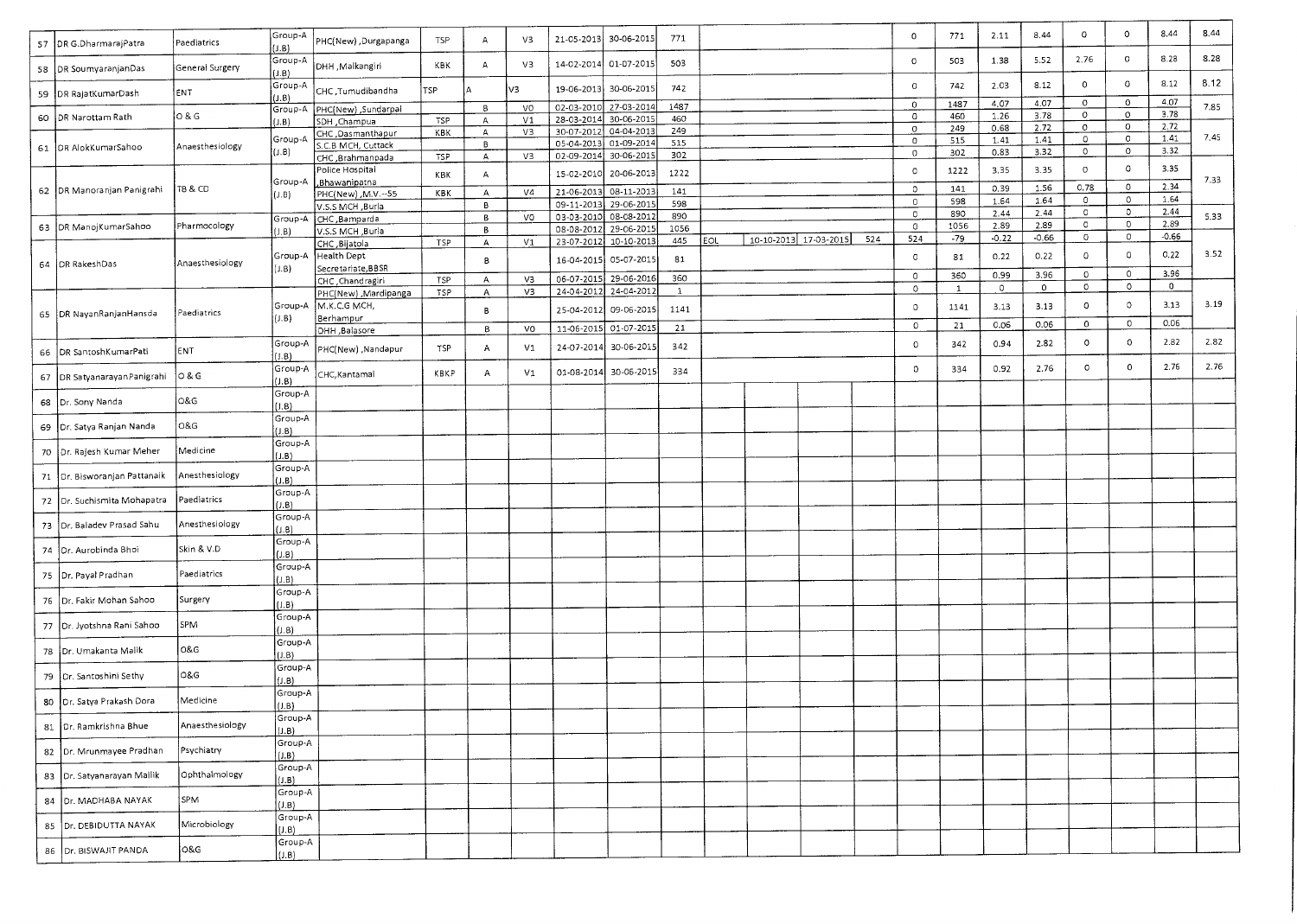| 87 Dr. SAMIR KUMAR BEHERA Medicine |                | Group-A        |  |          |          |  |               |  |  |  |  |  |
|------------------------------------|----------------|----------------|--|----------|----------|--|---------------|--|--|--|--|--|
| 88 Dr. KARUNAKAR DAS               | Anesthesiology | Group-A        |  |          |          |  | ------------- |  |  |  |  |  |
| 89 Dr. RUPA PRADHAN                | Medicine       | Group-A        |  | ________ | -------- |  |               |  |  |  |  |  |
| 90 Dr. Sraban Kumar Dash           | Anesthesiology | Group A<br>, ب |  |          |          |  |               |  |  |  |  |  |

 $\mathcal{L}(\mathcal{L}^{\mathcal{L}})$  and  $\mathcal{L}^{\mathcal{L}}$  are the set of the set of  $\mathcal{L}^{\mathcal{L}}$ 

 $\mathcal{L}(\mathcal{L}(\mathcal{L}))$  and  $\mathcal{L}(\mathcal{L}(\mathcal{L}))$  . The contribution of the contribution of  $\mathcal{L}(\mathcal{L})$ 

 $\label{eq:2.1} \mathcal{H} = \mathcal{H} \left( \mathcal{H} \right) \left( \mathcal{H} \right) \left( \mathcal{H} \right) \left( \mathcal{H} \right) \left( \mathcal{H} \right) \left( \mathcal{H} \right)$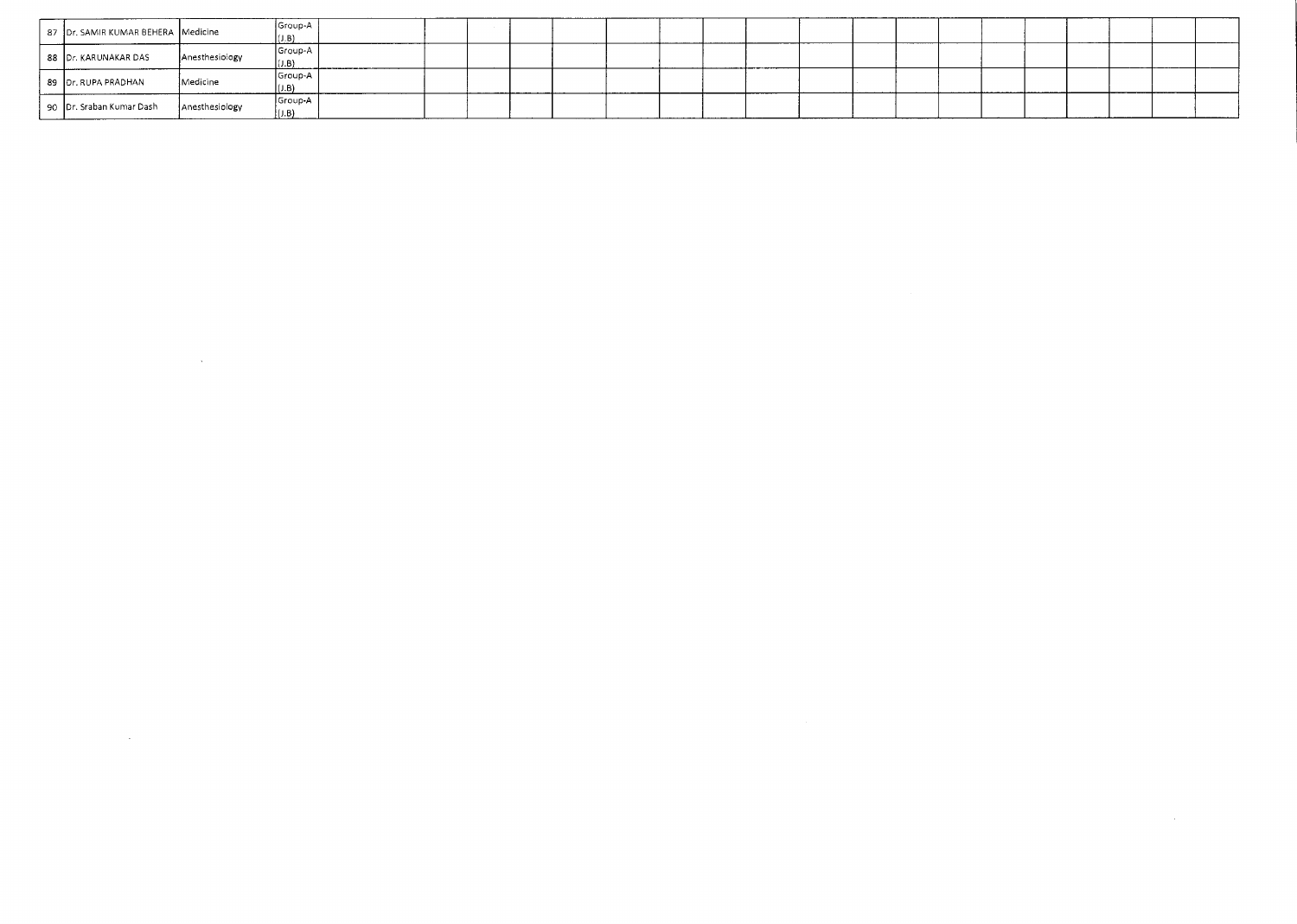| For M.Os having P.G in Anaes.<br>$\mathbf{1}$<br>Baragarh<br><b>DHH Baragarh</b><br>$\overline{2}$<br>Bolangir<br><b>DHH Bolangir</b><br>3<br>Boudh<br><b>DHH Boudh</b><br>4<br>Cuttack<br>City Hosp., Cuttack<br>5<br>Dhenkanal<br><b>DHH Dhenkanal</b><br>6<br>Gajapati<br><b>DHH</b> Gajapati<br>7<br>Ganjam<br>City Hosp., Berhampur<br>Jagatsinghpur<br>8<br><b>DHH Jagatsinpur</b><br>9<br>Jajpur<br><b>DHH Jajpur</b><br>Kandhamal<br>10<br><b>DHH Kandhamal</b><br>11<br>Keonjhar<br>DHH Keonjhar<br>12<br>Koraput<br><b>DHH Koraput</b><br>13<br>Malkangiri<br>DHH Malkangiri<br>14<br>Mayurbhanja<br>DHH Mayurbhanj<br>15<br>Nabarangapur<br><b>DHH Nabarangapur</b><br>16<br>Nuapada<br>DHH Nuapada<br>17<br>Rayagada<br>DHH Rayagada<br>18<br>Sonepur<br><b>DHH Sonepur</b><br>19<br>Sundargarh<br><b>DHH Sundargarh</b><br>20<br>Sambalpur<br><b>DHH Sambalpur</b><br><b>Bhadrak</b><br>21<br><b>DHH Bhadrak</b><br>For M.Os having P.G in ENT<br>1<br>Jagatsinghpur<br><b>DHH Jagatsinpur</b><br>$\overline{2}$<br>Jajpur<br>DHH Jajpur<br>3<br>Nabarangapur<br><b>DHH Nabarangapur</b><br>4<br>Bhubaneswar<br>Capital Hosp., BBSR<br>5<br>Ganjam<br>City Hospital, Berhampur<br>For M.Os having P.G in Ophth.<br>$\mathbf{1}$<br>Anugul<br><b>DHH Anugul</b><br>Boudh<br>2<br><b>DHH Boudh</b><br>3<br>Gajapati<br>DHH Gajapati<br>4<br>Ganjam<br>City Hospital, Berhampur<br>5<br>Kendrapara<br>DHH Kendrapara<br>6<br>Keonjhar<br><b>DHH Keonjhar</b><br>7<br>Malkangiri<br><b>DHH Malkangiri</b><br>8<br>Nayagarh<br><b>DHH Nayagarh</b><br>9<br>Rayagada<br>DHH Rayagada<br>10<br>Sundargarh<br><b>DHH Sundargarh</b><br>11<br>Bolangir<br><b>SDH Titilagarh</b><br>12<br>Bolangir<br>SDH Patanagarh<br>13<br>Anugul<br><b>SDH Athamallik</b><br>14<br>Anugul<br>SDH Pallahara<br>15<br>Anugul<br><b>SDH Talcher</b> | SI. No | <b>District</b> | <b>Place of Posting</b> | <b>Remarks</b> |
|-----------------------------------------------------------------------------------------------------------------------------------------------------------------------------------------------------------------------------------------------------------------------------------------------------------------------------------------------------------------------------------------------------------------------------------------------------------------------------------------------------------------------------------------------------------------------------------------------------------------------------------------------------------------------------------------------------------------------------------------------------------------------------------------------------------------------------------------------------------------------------------------------------------------------------------------------------------------------------------------------------------------------------------------------------------------------------------------------------------------------------------------------------------------------------------------------------------------------------------------------------------------------------------------------------------------------------------------------------------------------------------------------------------------------------------------------------------------------------------------------------------------------------------------------------------------------------------------------------------------------------------------------------------------------------------------------------------------------------------------------------------------------------------------------------------------------------------------|--------|-----------------|-------------------------|----------------|
|                                                                                                                                                                                                                                                                                                                                                                                                                                                                                                                                                                                                                                                                                                                                                                                                                                                                                                                                                                                                                                                                                                                                                                                                                                                                                                                                                                                                                                                                                                                                                                                                                                                                                                                                                                                                                                         |        |                 |                         |                |
|                                                                                                                                                                                                                                                                                                                                                                                                                                                                                                                                                                                                                                                                                                                                                                                                                                                                                                                                                                                                                                                                                                                                                                                                                                                                                                                                                                                                                                                                                                                                                                                                                                                                                                                                                                                                                                         |        |                 |                         |                |
|                                                                                                                                                                                                                                                                                                                                                                                                                                                                                                                                                                                                                                                                                                                                                                                                                                                                                                                                                                                                                                                                                                                                                                                                                                                                                                                                                                                                                                                                                                                                                                                                                                                                                                                                                                                                                                         |        |                 |                         |                |
|                                                                                                                                                                                                                                                                                                                                                                                                                                                                                                                                                                                                                                                                                                                                                                                                                                                                                                                                                                                                                                                                                                                                                                                                                                                                                                                                                                                                                                                                                                                                                                                                                                                                                                                                                                                                                                         |        |                 |                         |                |
|                                                                                                                                                                                                                                                                                                                                                                                                                                                                                                                                                                                                                                                                                                                                                                                                                                                                                                                                                                                                                                                                                                                                                                                                                                                                                                                                                                                                                                                                                                                                                                                                                                                                                                                                                                                                                                         |        |                 |                         |                |
|                                                                                                                                                                                                                                                                                                                                                                                                                                                                                                                                                                                                                                                                                                                                                                                                                                                                                                                                                                                                                                                                                                                                                                                                                                                                                                                                                                                                                                                                                                                                                                                                                                                                                                                                                                                                                                         |        |                 |                         |                |
|                                                                                                                                                                                                                                                                                                                                                                                                                                                                                                                                                                                                                                                                                                                                                                                                                                                                                                                                                                                                                                                                                                                                                                                                                                                                                                                                                                                                                                                                                                                                                                                                                                                                                                                                                                                                                                         |        |                 |                         |                |
|                                                                                                                                                                                                                                                                                                                                                                                                                                                                                                                                                                                                                                                                                                                                                                                                                                                                                                                                                                                                                                                                                                                                                                                                                                                                                                                                                                                                                                                                                                                                                                                                                                                                                                                                                                                                                                         |        |                 |                         |                |
|                                                                                                                                                                                                                                                                                                                                                                                                                                                                                                                                                                                                                                                                                                                                                                                                                                                                                                                                                                                                                                                                                                                                                                                                                                                                                                                                                                                                                                                                                                                                                                                                                                                                                                                                                                                                                                         |        |                 |                         |                |
|                                                                                                                                                                                                                                                                                                                                                                                                                                                                                                                                                                                                                                                                                                                                                                                                                                                                                                                                                                                                                                                                                                                                                                                                                                                                                                                                                                                                                                                                                                                                                                                                                                                                                                                                                                                                                                         |        |                 |                         |                |
|                                                                                                                                                                                                                                                                                                                                                                                                                                                                                                                                                                                                                                                                                                                                                                                                                                                                                                                                                                                                                                                                                                                                                                                                                                                                                                                                                                                                                                                                                                                                                                                                                                                                                                                                                                                                                                         |        |                 |                         |                |
|                                                                                                                                                                                                                                                                                                                                                                                                                                                                                                                                                                                                                                                                                                                                                                                                                                                                                                                                                                                                                                                                                                                                                                                                                                                                                                                                                                                                                                                                                                                                                                                                                                                                                                                                                                                                                                         |        |                 |                         |                |
|                                                                                                                                                                                                                                                                                                                                                                                                                                                                                                                                                                                                                                                                                                                                                                                                                                                                                                                                                                                                                                                                                                                                                                                                                                                                                                                                                                                                                                                                                                                                                                                                                                                                                                                                                                                                                                         |        |                 |                         |                |
|                                                                                                                                                                                                                                                                                                                                                                                                                                                                                                                                                                                                                                                                                                                                                                                                                                                                                                                                                                                                                                                                                                                                                                                                                                                                                                                                                                                                                                                                                                                                                                                                                                                                                                                                                                                                                                         |        |                 |                         |                |
|                                                                                                                                                                                                                                                                                                                                                                                                                                                                                                                                                                                                                                                                                                                                                                                                                                                                                                                                                                                                                                                                                                                                                                                                                                                                                                                                                                                                                                                                                                                                                                                                                                                                                                                                                                                                                                         |        |                 |                         |                |
|                                                                                                                                                                                                                                                                                                                                                                                                                                                                                                                                                                                                                                                                                                                                                                                                                                                                                                                                                                                                                                                                                                                                                                                                                                                                                                                                                                                                                                                                                                                                                                                                                                                                                                                                                                                                                                         |        |                 |                         |                |
|                                                                                                                                                                                                                                                                                                                                                                                                                                                                                                                                                                                                                                                                                                                                                                                                                                                                                                                                                                                                                                                                                                                                                                                                                                                                                                                                                                                                                                                                                                                                                                                                                                                                                                                                                                                                                                         |        |                 |                         |                |
|                                                                                                                                                                                                                                                                                                                                                                                                                                                                                                                                                                                                                                                                                                                                                                                                                                                                                                                                                                                                                                                                                                                                                                                                                                                                                                                                                                                                                                                                                                                                                                                                                                                                                                                                                                                                                                         |        |                 |                         |                |
|                                                                                                                                                                                                                                                                                                                                                                                                                                                                                                                                                                                                                                                                                                                                                                                                                                                                                                                                                                                                                                                                                                                                                                                                                                                                                                                                                                                                                                                                                                                                                                                                                                                                                                                                                                                                                                         |        |                 |                         |                |
|                                                                                                                                                                                                                                                                                                                                                                                                                                                                                                                                                                                                                                                                                                                                                                                                                                                                                                                                                                                                                                                                                                                                                                                                                                                                                                                                                                                                                                                                                                                                                                                                                                                                                                                                                                                                                                         |        |                 |                         |                |
|                                                                                                                                                                                                                                                                                                                                                                                                                                                                                                                                                                                                                                                                                                                                                                                                                                                                                                                                                                                                                                                                                                                                                                                                                                                                                                                                                                                                                                                                                                                                                                                                                                                                                                                                                                                                                                         |        |                 |                         |                |
|                                                                                                                                                                                                                                                                                                                                                                                                                                                                                                                                                                                                                                                                                                                                                                                                                                                                                                                                                                                                                                                                                                                                                                                                                                                                                                                                                                                                                                                                                                                                                                                                                                                                                                                                                                                                                                         |        |                 |                         |                |
|                                                                                                                                                                                                                                                                                                                                                                                                                                                                                                                                                                                                                                                                                                                                                                                                                                                                                                                                                                                                                                                                                                                                                                                                                                                                                                                                                                                                                                                                                                                                                                                                                                                                                                                                                                                                                                         |        |                 |                         |                |
|                                                                                                                                                                                                                                                                                                                                                                                                                                                                                                                                                                                                                                                                                                                                                                                                                                                                                                                                                                                                                                                                                                                                                                                                                                                                                                                                                                                                                                                                                                                                                                                                                                                                                                                                                                                                                                         |        |                 |                         |                |
|                                                                                                                                                                                                                                                                                                                                                                                                                                                                                                                                                                                                                                                                                                                                                                                                                                                                                                                                                                                                                                                                                                                                                                                                                                                                                                                                                                                                                                                                                                                                                                                                                                                                                                                                                                                                                                         |        |                 |                         |                |
|                                                                                                                                                                                                                                                                                                                                                                                                                                                                                                                                                                                                                                                                                                                                                                                                                                                                                                                                                                                                                                                                                                                                                                                                                                                                                                                                                                                                                                                                                                                                                                                                                                                                                                                                                                                                                                         |        |                 |                         |                |
|                                                                                                                                                                                                                                                                                                                                                                                                                                                                                                                                                                                                                                                                                                                                                                                                                                                                                                                                                                                                                                                                                                                                                                                                                                                                                                                                                                                                                                                                                                                                                                                                                                                                                                                                                                                                                                         |        |                 |                         |                |
|                                                                                                                                                                                                                                                                                                                                                                                                                                                                                                                                                                                                                                                                                                                                                                                                                                                                                                                                                                                                                                                                                                                                                                                                                                                                                                                                                                                                                                                                                                                                                                                                                                                                                                                                                                                                                                         |        |                 |                         |                |
|                                                                                                                                                                                                                                                                                                                                                                                                                                                                                                                                                                                                                                                                                                                                                                                                                                                                                                                                                                                                                                                                                                                                                                                                                                                                                                                                                                                                                                                                                                                                                                                                                                                                                                                                                                                                                                         |        |                 |                         |                |
|                                                                                                                                                                                                                                                                                                                                                                                                                                                                                                                                                                                                                                                                                                                                                                                                                                                                                                                                                                                                                                                                                                                                                                                                                                                                                                                                                                                                                                                                                                                                                                                                                                                                                                                                                                                                                                         |        |                 |                         |                |
|                                                                                                                                                                                                                                                                                                                                                                                                                                                                                                                                                                                                                                                                                                                                                                                                                                                                                                                                                                                                                                                                                                                                                                                                                                                                                                                                                                                                                                                                                                                                                                                                                                                                                                                                                                                                                                         |        |                 |                         |                |
|                                                                                                                                                                                                                                                                                                                                                                                                                                                                                                                                                                                                                                                                                                                                                                                                                                                                                                                                                                                                                                                                                                                                                                                                                                                                                                                                                                                                                                                                                                                                                                                                                                                                                                                                                                                                                                         |        |                 |                         |                |
|                                                                                                                                                                                                                                                                                                                                                                                                                                                                                                                                                                                                                                                                                                                                                                                                                                                                                                                                                                                                                                                                                                                                                                                                                                                                                                                                                                                                                                                                                                                                                                                                                                                                                                                                                                                                                                         |        |                 |                         |                |
|                                                                                                                                                                                                                                                                                                                                                                                                                                                                                                                                                                                                                                                                                                                                                                                                                                                                                                                                                                                                                                                                                                                                                                                                                                                                                                                                                                                                                                                                                                                                                                                                                                                                                                                                                                                                                                         |        |                 |                         |                |
|                                                                                                                                                                                                                                                                                                                                                                                                                                                                                                                                                                                                                                                                                                                                                                                                                                                                                                                                                                                                                                                                                                                                                                                                                                                                                                                                                                                                                                                                                                                                                                                                                                                                                                                                                                                                                                         |        |                 |                         |                |
|                                                                                                                                                                                                                                                                                                                                                                                                                                                                                                                                                                                                                                                                                                                                                                                                                                                                                                                                                                                                                                                                                                                                                                                                                                                                                                                                                                                                                                                                                                                                                                                                                                                                                                                                                                                                                                         |        |                 |                         |                |
|                                                                                                                                                                                                                                                                                                                                                                                                                                                                                                                                                                                                                                                                                                                                                                                                                                                                                                                                                                                                                                                                                                                                                                                                                                                                                                                                                                                                                                                                                                                                                                                                                                                                                                                                                                                                                                         |        |                 |                         |                |
|                                                                                                                                                                                                                                                                                                                                                                                                                                                                                                                                                                                                                                                                                                                                                                                                                                                                                                                                                                                                                                                                                                                                                                                                                                                                                                                                                                                                                                                                                                                                                                                                                                                                                                                                                                                                                                         |        |                 |                         |                |
|                                                                                                                                                                                                                                                                                                                                                                                                                                                                                                                                                                                                                                                                                                                                                                                                                                                                                                                                                                                                                                                                                                                                                                                                                                                                                                                                                                                                                                                                                                                                                                                                                                                                                                                                                                                                                                         |        |                 |                         |                |
|                                                                                                                                                                                                                                                                                                                                                                                                                                                                                                                                                                                                                                                                                                                                                                                                                                                                                                                                                                                                                                                                                                                                                                                                                                                                                                                                                                                                                                                                                                                                                                                                                                                                                                                                                                                                                                         |        |                 |                         |                |
|                                                                                                                                                                                                                                                                                                                                                                                                                                                                                                                                                                                                                                                                                                                                                                                                                                                                                                                                                                                                                                                                                                                                                                                                                                                                                                                                                                                                                                                                                                                                                                                                                                                                                                                                                                                                                                         |        |                 |                         |                |
|                                                                                                                                                                                                                                                                                                                                                                                                                                                                                                                                                                                                                                                                                                                                                                                                                                                                                                                                                                                                                                                                                                                                                                                                                                                                                                                                                                                                                                                                                                                                                                                                                                                                                                                                                                                                                                         |        |                 |                         |                |
|                                                                                                                                                                                                                                                                                                                                                                                                                                                                                                                                                                                                                                                                                                                                                                                                                                                                                                                                                                                                                                                                                                                                                                                                                                                                                                                                                                                                                                                                                                                                                                                                                                                                                                                                                                                                                                         |        |                 |                         |                |
|                                                                                                                                                                                                                                                                                                                                                                                                                                                                                                                                                                                                                                                                                                                                                                                                                                                                                                                                                                                                                                                                                                                                                                                                                                                                                                                                                                                                                                                                                                                                                                                                                                                                                                                                                                                                                                         |        |                 |                         |                |

## **Vacancy List for Post SR and Post PG**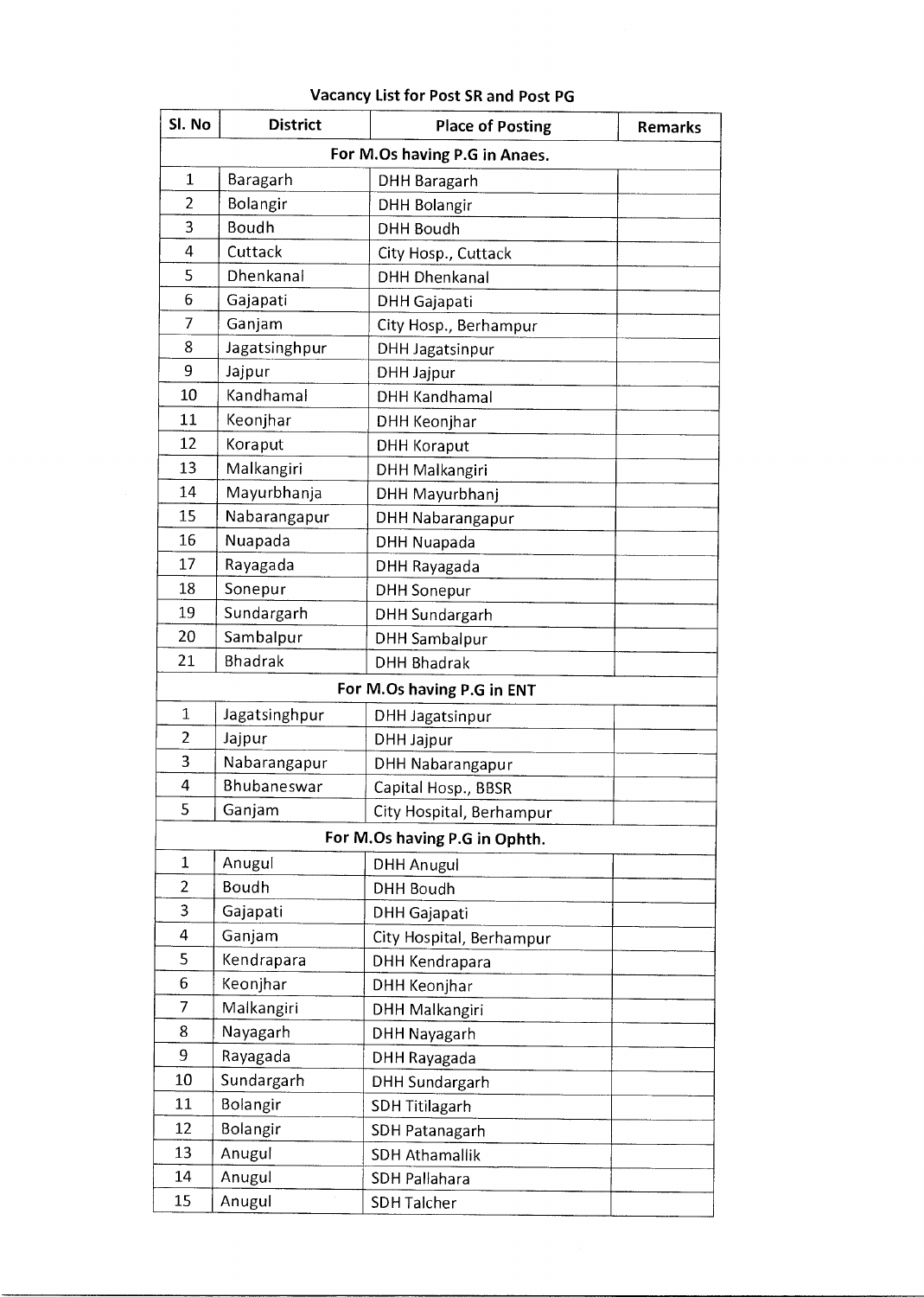| 16             | Baragarh            | <b>SDH Padampur</b>                                                            |  |
|----------------|---------------------|--------------------------------------------------------------------------------|--|
| 17             | Dhenkanal           | <b>SDH Hindola</b>                                                             |  |
| 18             | Dhenkanal           | SDH Kamakshya Nagar                                                            |  |
| 19             | Ganjam              | SDH Bhanjanagr                                                                 |  |
| 20             | Kalahandi           | SDH Dharmagarh                                                                 |  |
| 21             | Kandhamal           | SDH Baliguda                                                                   |  |
| 22             | Keonjhar            | <b>SDH Anandapur</b>                                                           |  |
| 23             | Keonjhar            | <b>SDH Champua</b>                                                             |  |
| 24             | Mayurbhanja         | <b>SDH Udala</b>                                                               |  |
| 25             | Mayurbhanja         | SDH Karanjia                                                                   |  |
| 26             | Nayagarh            | <b>BMGH, Chandpur</b>                                                          |  |
| 27             | Sonepur             | SDH Biramaharajpur                                                             |  |
| 28             | Sambalpur           | SDH Kuchinda                                                                   |  |
| 29             | Sundargarh          | <b>SDH Bonai</b>                                                               |  |
|                |                     | For M.Os having P.G in Ortho.                                                  |  |
| 1              | Baragarh            | <b>DHH Baragarh</b>                                                            |  |
| $\overline{2}$ | Deogarh             | DHH Deogarh                                                                    |  |
| 3              | Ganjam              | City Hospital, Ganjam                                                          |  |
| 4              | Koraput             | <b>DHH Koraput</b>                                                             |  |
| 5              | Malkangiri          | <b>DHH Malkangiri</b>                                                          |  |
| 6              | Nuapada             | <b>DHH Nuapada</b>                                                             |  |
| 7              | Rayagada            | DHH Rayagada                                                                   |  |
| 8              | Sambalpur           | <b>DHH Sambalpur</b>                                                           |  |
|                |                     |                                                                                |  |
|                |                     |                                                                                |  |
| 1              | Anugul              | For M.Os having P.G in Pathology, Microbiology & Bio-Chem<br><b>DHH Anugul</b> |  |
| $\overline{2}$ | Boudh               | DHH Boudh                                                                      |  |
|                |                     | <b>DHH Deogarh</b>                                                             |  |
| 3<br>4         | Deogarh             | DHH Paralakhemundi                                                             |  |
| 5              | Gajapati            | City Hospital Ganjam                                                           |  |
| 6              | Ganjam              | DHH Jajpur                                                                     |  |
| 7              | Jajpur<br>Kalahandi | DHH Bhabanipatana                                                              |  |
| 8              | Kendrapara          | DHH Kendrapara                                                                 |  |
| 9              | Nayagarh            | <b>DHH Nayagarh</b>                                                            |  |
| 10             | Rayagada            | DHH Rayagada                                                                   |  |
| 11             | Sonepur             | <b>DHH Sonepur</b>                                                             |  |
| 12             | Sundargarh          | DHH Sundargarh                                                                 |  |
| 13             | Sambalpur           | <b>SDH Kuchinda</b>                                                            |  |
| 14             | Sambalpur           | SDH Rairakhola                                                                 |  |
| 15             | Sonepur             | SDH Biramaharajpur                                                             |  |
| 16             | Rayagada            | <b>SDH Gunupur</b>                                                             |  |
| 17             | Nayagarh            | <b>BMGH, Chandpur</b>                                                          |  |
| 18             | Mayurbhanja         | SDH Rairangapur                                                                |  |
| 19             | Mayurbhanja         | SDH Udala                                                                      |  |
| 20             | Keonjhar            | <b>SDH Anandapur</b>                                                           |  |
| 21             | Kandhamal           | SDH Baliguda                                                                   |  |

 $\label{eq:1} \frac{1}{\sqrt{2}}\int_{\mathbb{R}^3}\frac{1}{\sqrt{2}}\left(\frac{1}{\sqrt{2}}\right)^2\frac{dx}{\sqrt{2}}dx$ 

 $\label{eq:2} \begin{split} \frac{1}{\sqrt{2}}\frac{1}{\sqrt{2}}\left(\frac{1}{\sqrt{2}}\right) & = \frac{1}{2}\frac{1}{\sqrt{2}}\left(\frac{1}{\sqrt{2}}\right) & = \frac{1}{2}\frac{1}{2}\left(\frac{1}{2}\right) & = \frac{1}{2}\frac{1}{2}\left(\frac{1}{2}\right) & = \frac{1}{2}\frac{1}{2}\left(\frac{1}{2}\right) & = \frac{1}{2}\frac{1}{2}\left(\frac{1}{2}\right) & = \frac{1}{2}\frac{1}{2}\left(\frac{1}{2}\right) & = \frac{1}{2}\frac{1}{2}\$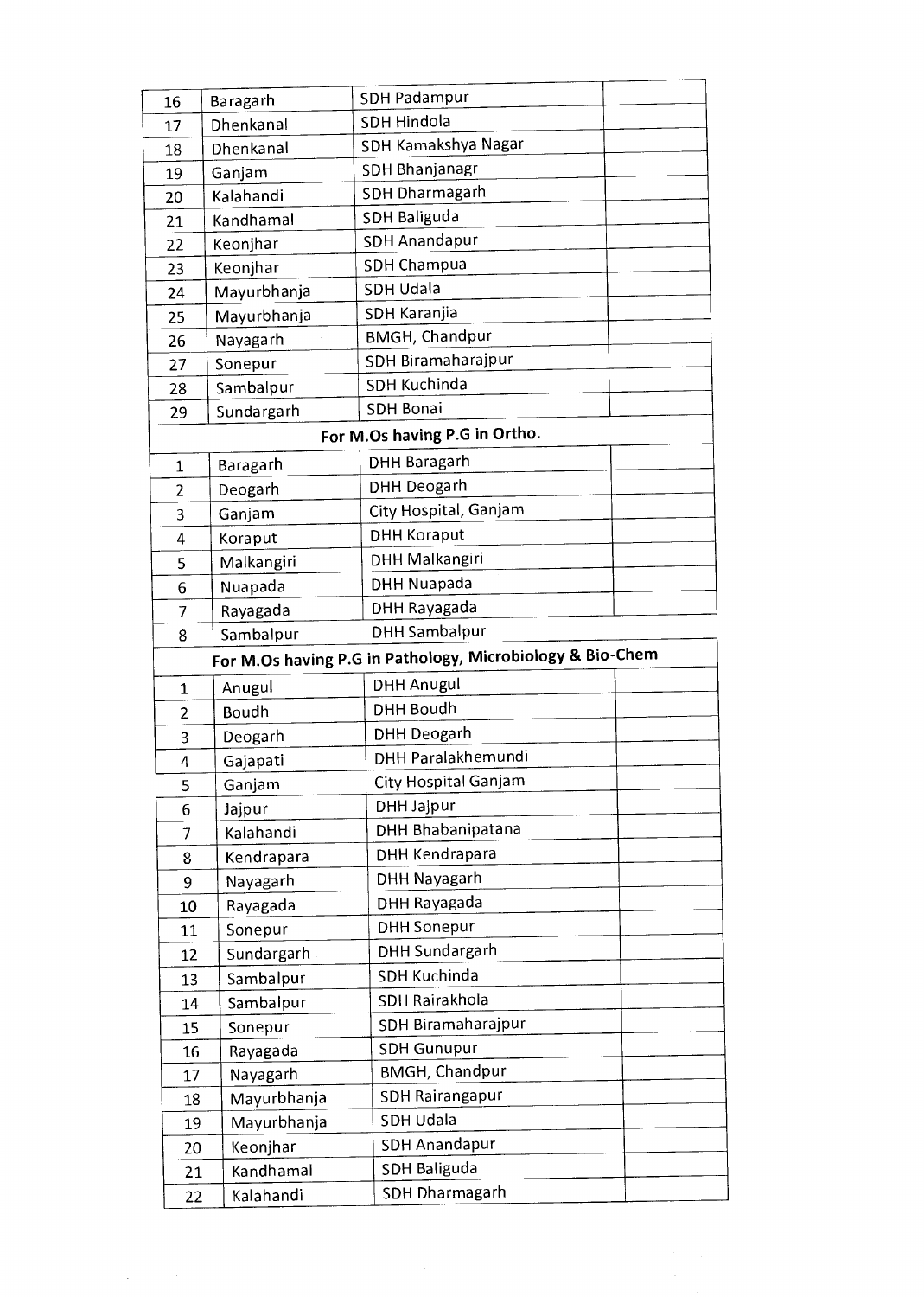| 23             | Ganjam         | SDH Bhanjanagr                    |  |
|----------------|----------------|-----------------------------------|--|
| 24             | Ganjam         | <b>SDH Chhatrapur</b>             |  |
| 25             | Dhenkanal      | SDH Kamakshya Nagar               |  |
| 26             | Dhenkanal      | <b>SDH Hindola</b>                |  |
| 27             | Cuttack        | <b>SDH Banki</b>                  |  |
| 28             | Bolangir       | <b>SDH Titilagarh</b>             |  |
| 29             | Bolangir       | <b>SDH Patanagarh</b>             |  |
| 30             | Baragarh       | SDH Padampur                      |  |
| 31             | Balasore       | <b>SDH Nilagiri</b>               |  |
| 32             | Anugul         | <b>SDH Athamallik</b>             |  |
| 33             | Anugul         | <b>SDH Talcher</b>                |  |
| 34             | Anugul         | <b>SDH Pallahara</b>              |  |
|                |                | For M.Os having P.G in Psychiatry |  |
| $\mathbf 1$    | Jagatsinghpur  | DHH Jagatsinpur                   |  |
| 2              | Kendrapara     | <b>DHH Kendrapara</b>             |  |
| 3              | <b>Bhadrak</b> | <b>DHH Bhadrak</b>                |  |
| 4              | Anugul         | <b>DHH Anugul</b>                 |  |
| 5              | Sundargarh     | RGH, RkI                          |  |
| 6              | Rayagada       | DHH Rayagada                      |  |
| 7              | Gajapati       | DHH Gajapati                      |  |
| 8              | Mayurbhanja    | DHH Baripada                      |  |
|                |                | For M.Os having P.G in Skin & V.D |  |
| $\mathbf{1}$   | Baragarh       | <b>DHH Baragarh</b>               |  |
| $\overline{2}$ | Boudh          | <b>DHH Boudh</b>                  |  |
| 3              | Deogarh        | <b>DHH Deogarh</b>                |  |
| 4              | Dhenkanal      | <b>DHH Dhenkanal</b>              |  |
| 5              | Jharsuguda     | DHH Jharsuguda                    |  |
| 6              | Kalahandi      | DHH Bhabanipatana                 |  |
| $\overline{7}$ | Kandhamal      | <b>DHH Kandhamal</b>              |  |
| 8              | Kendrapara     | DHH Kendrapara                    |  |
| 9              | Malkangiri     | DHH Malkangiri                    |  |
| 10             | Mayurbhanj     | DHH Baripada                      |  |
| 11             | NawarangPur    | DHH Nabarangapur                  |  |
| 12             | Nayagarh       | DHH Nayagarh                      |  |
| 13             | Nuapada        | DHH Nuapada                       |  |
| 14             | Rayagada       | DHH Rayagada                      |  |
|                |                | For M.Os having P.G in T.B & C.D  |  |
| $\mathbf{1}$   | Deogarh        | DHH, Deogarh                      |  |
| $\overline{2}$ | Gajapati       | DHH, Gajapati                     |  |
| 3              | Ganjam         | City Hospital, Berhampur          |  |
| 4              | Jagatsinghpur  | DHH, Jagatsinpur                  |  |
| 5              | Kalahandi      | DHH, Kalahandi                    |  |
| 6              | Kendrapara     | DHH, Kendrapara                   |  |
| 7              | Keonjhar       | DHH, Keonjhar                     |  |
| 8              | Koraput        | DHH, Koraput                      |  |
|                |                |                                   |  |
| 9              | Malkangiri     | DHH, Malkangiri                   |  |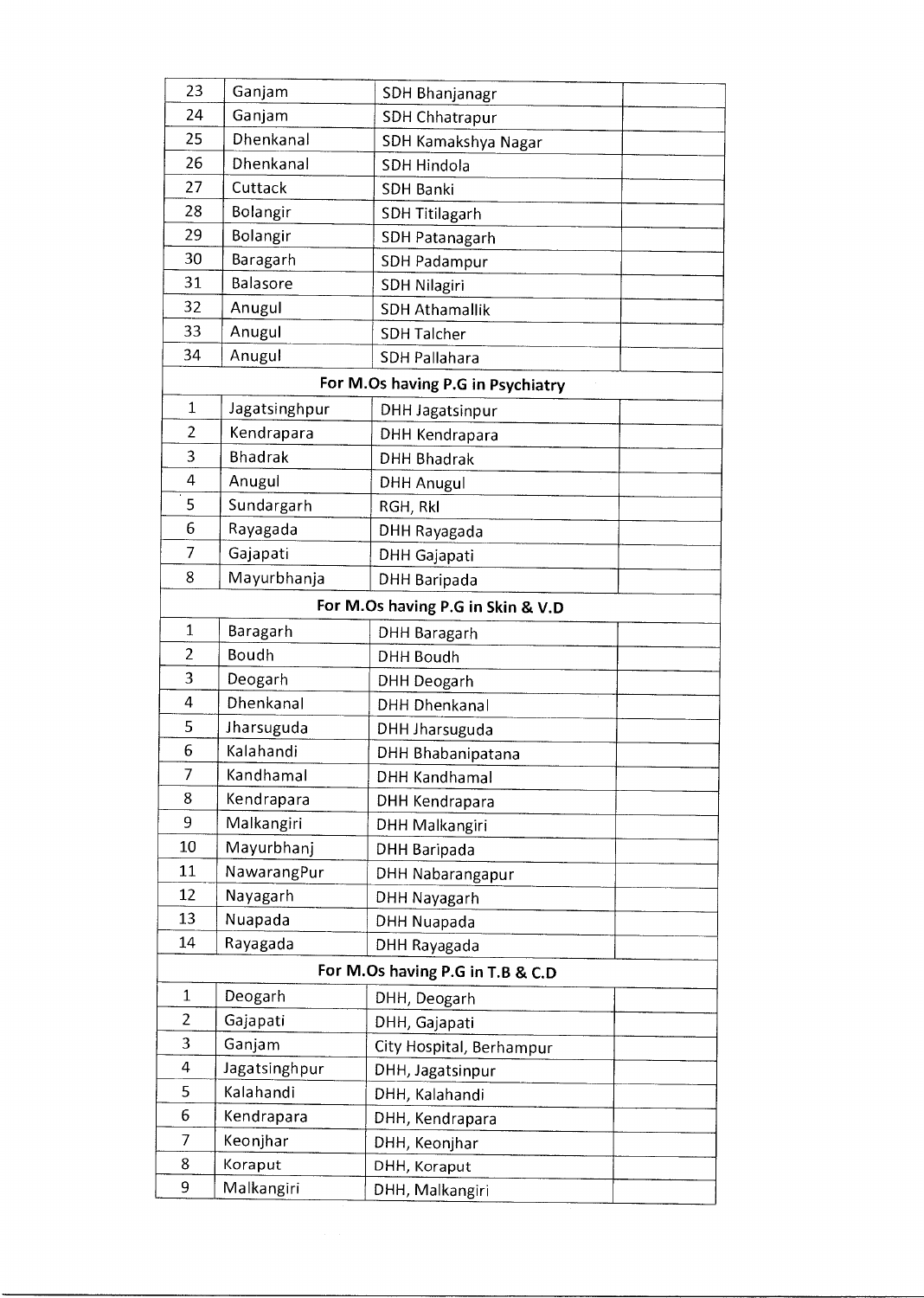| 10             | Nabarangapur   | DHH, NawarangPur                 |  |
|----------------|----------------|----------------------------------|--|
| 11             | Nayagarh       | DHH, Nayagarh                    |  |
| 12             | Nuapada        | DHH, Nuapada                     |  |
|                |                | For M.Os having P.G in Radiology |  |
| $\mathbf{1}$   | Gajapati       | DHH Paralakhemundi               |  |
| $\overline{2}$ | Kandhamal      | <b>DHH Kandhamal</b>             |  |
| 3              | Puri           | <b>DHH Puri</b>                  |  |
| 4              | <b>Bhadrak</b> | <b>DHH Bhadrak</b>               |  |
| 5              | Jagatsinghpur  | <b>DHH Jagatsinpur</b>           |  |
| 6              | Jajpur         | DHH Jajpur                       |  |
| 7              | Rayagada       | DHH Rayagada                     |  |
|                |                | For M.Os having P.G in Medicine  |  |
| 1              | Baragarh       | <b>SDH Padampur</b>              |  |
| $\overline{2}$ | Bolangir       | <b>SDH Titilagarh</b>            |  |
| 3              | Cuttack        | <b>SDH Athagarh</b>              |  |
| 4              | Dhenkanal      | SDH Hindola                      |  |
| 5              | Dhenkanal      | SDH Kamakshya Nagar              |  |
| 6              | Ganjam         | <b>SDH Chhatrapur</b>            |  |
| 7              | Kandhamal      | SDH Baliguda                     |  |
| 8              | Mayurbhanja    | <b>SDH Udala</b>                 |  |
| 9              | Mayurbhanja    | SDH Karanjia                     |  |
| 10             | Rayagada       | <b>SDH Gunupur</b>               |  |
| 11             | Sonepur        | SDH Biramaharajpur               |  |
| 12             | Sambalpur      | SDH Rairakhola                   |  |
| 13             | Sambalpur      | <b>SDH Kuchinda</b>              |  |
| 14             | Sundargarh     | SDH Bonai                        |  |
| 15             | Anugul         | <b>CHC Banarpal</b>              |  |
| 16             | Anugul         | CHC Kaniha                       |  |
| 17             | Anugul         | CHC Godibandh                    |  |
| 18             | Cuttack        | CHC Maniabandha                  |  |
| 19             | Cuttack        | <b>CHC Salepur</b>               |  |
| 20             | Cuttack        | <b>CHC Adaspur</b>               |  |
| 21             | Cuttack        | <b>CHC Tangi</b>                 |  |
| 22             | Cuttack        | <b>CHC Berhampura</b>            |  |
| 23             | Cuttack        | <b>CHC Niali</b>                 |  |
| 24             | Cuttack        | <b>CHC Kanpur</b>                |  |
| 25             | Cuttack        | <b>CHC Subarnapur</b>            |  |
| 26             | Cuttack        | CHC Mahidharapada                |  |
| 27             | Cuttack        | <b>CHC Bentakar</b>              |  |
| 28             | Cuttack        | CHC Damapada                     |  |
| 29             | Cuttack        | Jorum                            |  |
| 30             | Cuttack        | <b>CHC Bindhanima</b>            |  |
| 31             | Cuttack        | <b>CHC Tigiria</b>               |  |
| 32             | Cuttack        | <b>CHC Narsinghpur</b>           |  |
| 33             | Puri           | <b>CHC Pipili</b>                |  |
| 34             | Puri           | <b>CHC Panidol</b>               |  |
|                |                |                                  |  |

 $\label{eq:1} \frac{1}{\sqrt{2}}\left(\frac{1}{\sqrt{2}}\right)^2\left(\frac{1}{2}\right)^2\left(\frac{1}{2}\right)^2.$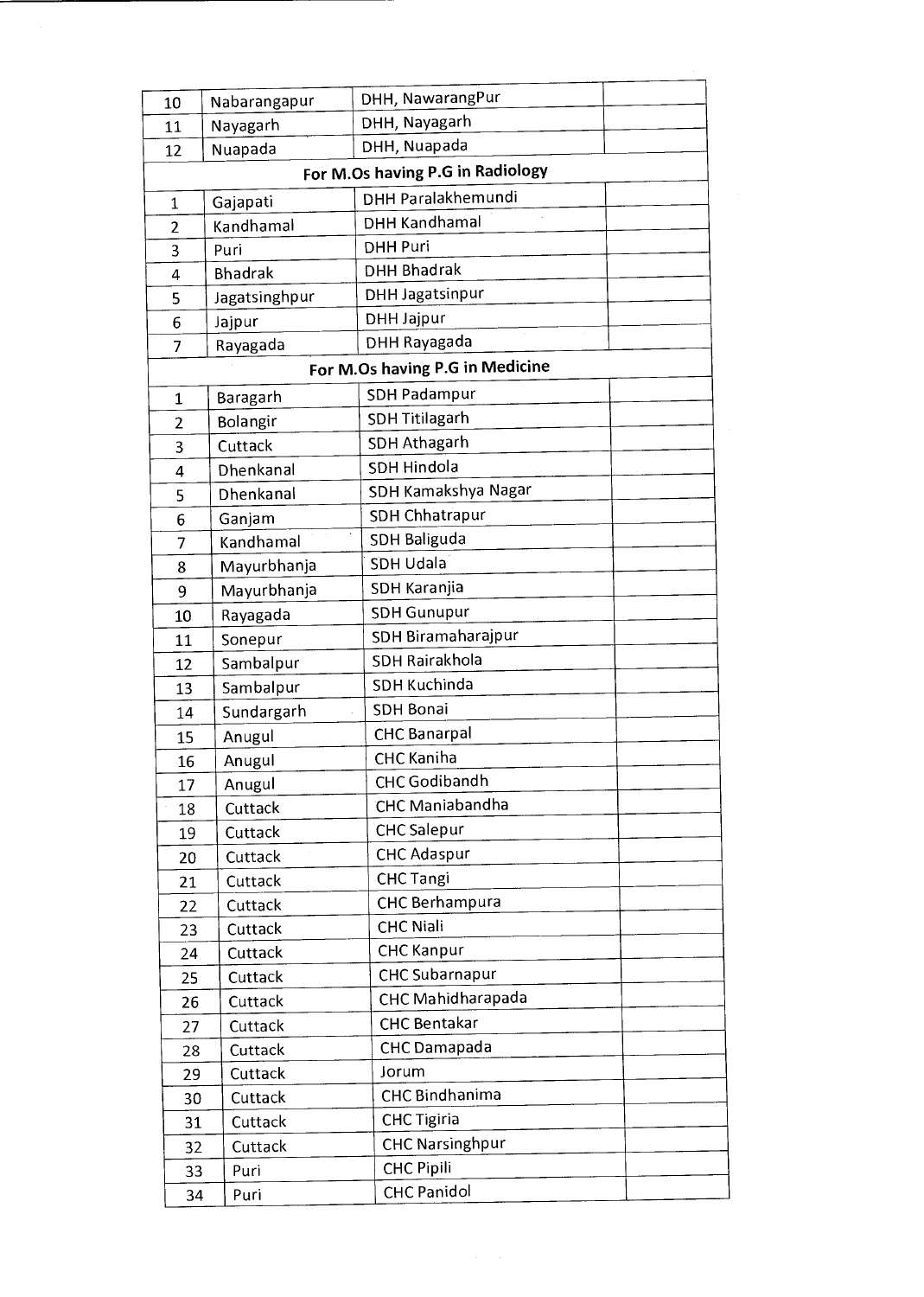| 35             | Puri            | <b>CHC Mangalpur</b>           |
|----------------|-----------------|--------------------------------|
| 36             | Puri            | CHC Bangurigaon                |
| 37             | Puri            | CHC Rebananuagaon              |
| 38             | Puri            | <b>CHC Kanas</b>               |
| 39             | Puri            | <b>CHC Astarang</b>            |
| 40             | Kendrapara      | <b>CHC Pattamundai</b>         |
| 41             | Khurdha         | <b>CHC Tangi</b>               |
| 42             | Khurdha         | <b>CHC Haladia</b>             |
| 43             | Khurdha         | Gambharimunda                  |
| 44             | Khurdha         | <b>CHC Balugaon</b>            |
| 45             | Khurdha         | <b>CHC Bankoi</b>              |
| 46             | <b>Balasore</b> | <b>CHC Jaleswarpur</b>         |
| 47             | <b>Balasore</b> | C.H.C Kamarda                  |
| 48             | Balasore        | <b>CHC Pratappur</b>           |
| 49             | Dhenkanal       | CHC M K Gola                   |
| 50             | Dhenkanal       | CHC Jiral (V0)                 |
| 51             | Dhenkanal       | CHC S C Pur                    |
| 52             | Dhenkanal       | <b>CHCA Berni</b>              |
| 53             | Dhenkanal       | <b>CHC Beltikiri</b>           |
| 54             | Dhenkanal       | CHC K Kata                     |
| 55             | Jagatsinghpur   | <b>CHC Manijanga</b>           |
| 56             | Jagatsinghpur   | <b>CHC Naugan</b>              |
| 57             | Jagatsinghpur   | <b>CHC Mandasahi</b>           |
| 58             | Jajpur          | <b>CHC Mangalpur</b>           |
| 59             | Jajpur          | <b>CHC Korei</b>               |
| 60             | Jharsuguda      | CHC Brajrajnagar               |
| 61             | Jharsuguda      | <b>CHC Rajpur</b>              |
| 62             | Jharsuguda      | <b>CHC Mundrajore</b>          |
| 63             | Kendrapara      | CHC Rajkanika                  |
| 64             | Nayagarh        | <b>CHC Khandapara</b>          |
| 65             | Nayagarh        | <b>CHC Bhapur</b>              |
| 66             | Sonepur         | <b>CHC Ulunda</b>              |
| 67             | Sonepur         | <b>CHC Binika</b>              |
|                |                 | For M.Os having P.G in Surgery |
| $\mathbf{1}$   | Bolangir        | <b>SDH Titilagarh</b>          |
| 2              | Kalahandi       | SDH Dharmagarh                 |
| 3              | Kandhamal       | SDH Baliguda                   |
| 4              | Keonjhar        | <b>SDH Anandapur</b>           |
| 5              | Mayurbhanja     | <b>SDH Udala</b>               |
| 6              | Mayurbhanja     | <b>SDH Rairangapur</b>         |
| $\overline{7}$ | Sambalpur       | SDH Kuchinda                   |
| 8              | Sundargarh      | <b>SDH Bonai</b>               |
| 9              | Puri            | CHcPipili                      |
| 10             | Puri            | <b>CHC Panidol</b>             |
| 11             | Puri            | CHC Bangurigaon                |
| 12             | Puri            | CHC Rebananuagaon              |
| 13             | Puri            | CHC Delanga                    |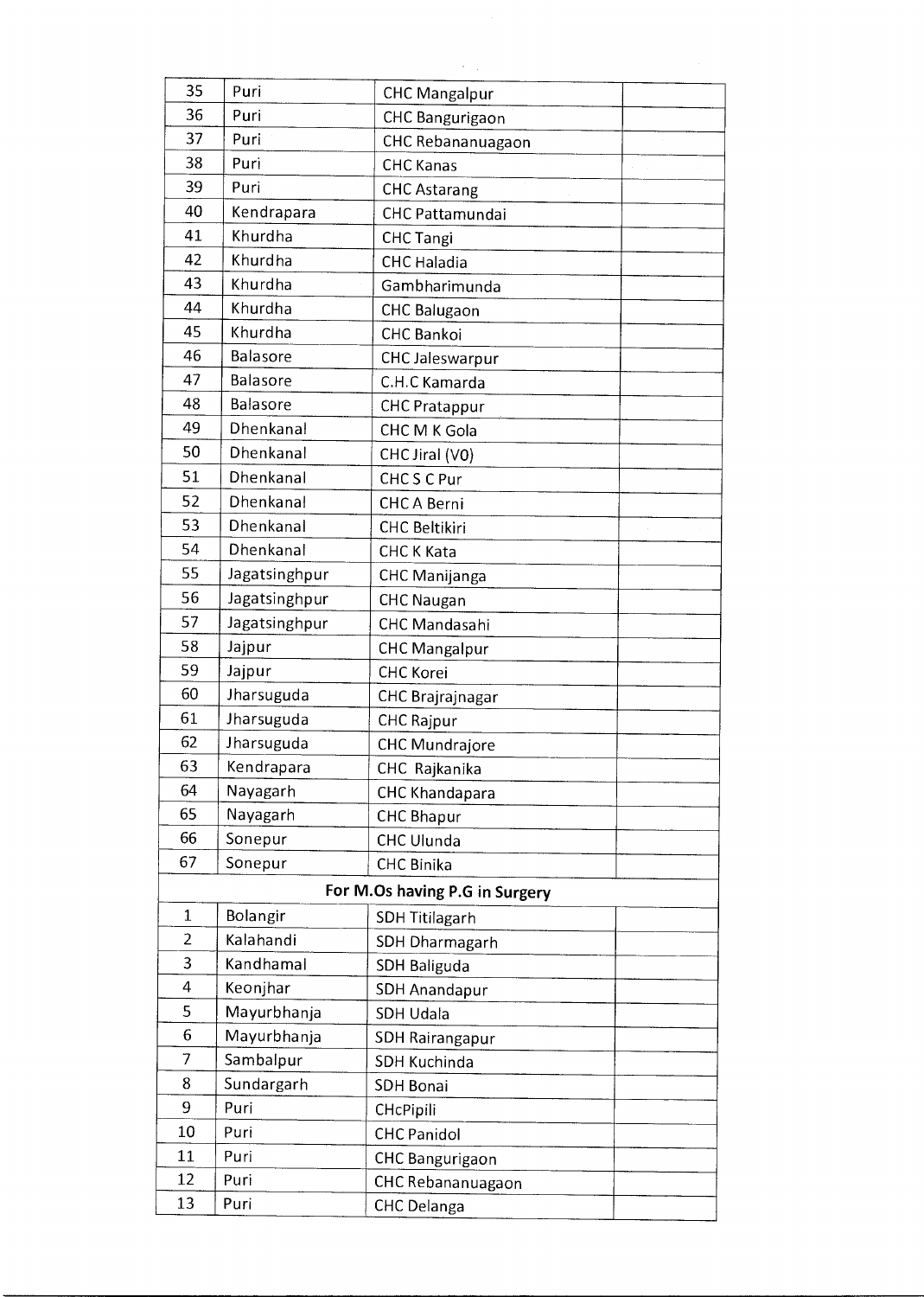| 14             | Puri             | <b>CHC Astarang</b>                                             |
|----------------|------------------|-----------------------------------------------------------------|
| 15             | Anugul           | CHC Godibandh                                                   |
| 16             | Anugul           | <b>CHC Madhapur</b>                                             |
| 17             | Khurdha          | CHC Haladia                                                     |
| 18             | Khurdha          | <b>CHC Balakati</b>                                             |
| 19             | Khurdha          | Gambharimunda                                                   |
| 20             | Khurdha          | <b>CHC Balugaon</b>                                             |
| 21             | Khurdha          | <b>CHC Bankoi</b>                                               |
| 22             | <b>Balasore</b>  | <b>CHC Jaleswarpur</b>                                          |
| 23             | Balasore         | C.H.C Kamarda                                                   |
| 24             | Balasore         | <b>CHC Pratappur</b>                                            |
| 25             | Cuttack          | CHC Badamba                                                     |
| 26             | Cuttack          | CHC Mahanga                                                     |
| 27             | Cuttack          | <b>CHC Maniabandha</b>                                          |
| 28             | Cuttack          | <b>CHC</b> Salepur                                              |
| 29             | Cuttack          | <b>CHC Adaspur</b>                                              |
| 30             | Cuttack          | <b>CHC Berhampura</b>                                           |
| 31             | Cuttack          | <b>CHC Kanpur</b>                                               |
| 32             | Cuttack          | <b>CHC Subarnapur</b>                                           |
| 33             | Cuttack          | CHC Mahidharapada                                               |
| 34             | Cuttack          | <b>CHC Bentakar</b>                                             |
| 35             | Cuttack          | CHC Damapada                                                    |
| 36             | Cuttack          | <b>CHC Bindhanima</b>                                           |
| 37             | Dhenkanal        | CHC M K Gola                                                    |
| 38             | Dhenkanal        | CHCSCPur                                                        |
| 39             | Dhenkanal        | <b>CHC A Berni</b>                                              |
| 40             | Jagatsinghpur    | CHC Manijanga                                                   |
| 41             | Jagatsinghpur    | <b>CHC Naugan</b>                                               |
| 42             | Jagatsinghpur    | CHC Mandasahi                                                   |
| 43             | Jajpur           | <b>CHC Mangalpur</b>                                            |
| 44             | Jharsuguda       | CHC Brajrajnagar                                                |
| 45             | Jharsuguda       | <b>CHC Rajpur</b>                                               |
| 46             | Jharsuguda       | <b>CHC Mundrajore</b>                                           |
| 47             | Kendrapara       | CHC Rajkanika                                                   |
| 48             | Kendrapara       | CHC Mahakalapada                                                |
| 49             | Sonepur          | <b>CHC Binika</b>                                               |
|                |                  | For M.Os having P.G in Paed. Group-A (S.B)                      |
| $\mathbf 1$    | Jajpur           | CHC Badchana (FRU)                                              |
| $\overline{2}$ | Jagatsinghpur    | CHC Erasama (FRU)                                               |
|                |                  | For M.Os having P.G in Paed. Both Group-A (S.B) & Group-A (J.B) |
|                |                  |                                                                 |
| 1              | Bolangir         | <b>SDH Titilagarh</b><br>SDH Hindola                            |
| $\overline{2}$ | Dhenkanal        |                                                                 |
|                | Dhenkanal<br>3   | SDH Kamakshya Nagar                                             |
|                | Kalahandi<br>4   | <b>SDH Dharmagarh</b>                                           |
|                | Kandhamal<br>5   | SDH Baliguda                                                    |
|                | Mayurbhanja<br>6 | SDH Udala                                                       |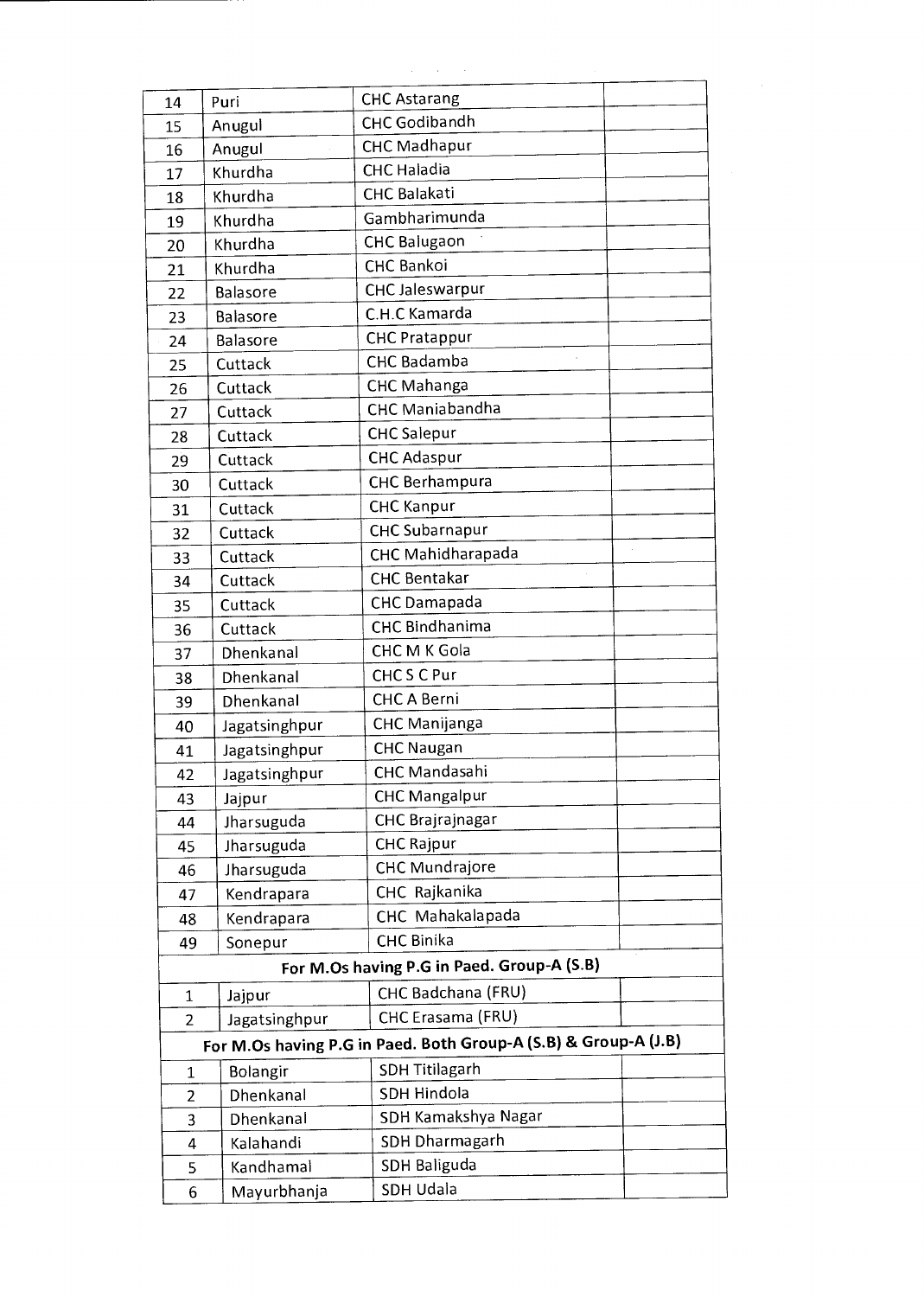| $\overline{7}$ | Rayagada      | <b>SDH Gunupur</b>     |
|----------------|---------------|------------------------|
| 8              | Sonepur       | SDH Biramaharajpur     |
| 9              | Sambalpur     | SDH Kuchinda           |
| 10             | Sundargarh    | <b>SDH Bonai</b>       |
| 11             | Puri          | CHC Sakhigopal (FRU)   |
| 12             | Puri          | CHC Nimapada (FRU)     |
| 13             | Puri          | CHC Charichhak (FRU)   |
| 14             | Sundargarh    | CHC Rajgangpur (FRU)   |
| 15             | Nabarangapur  | Papadahandi CHC (FRU)  |
| 16             | Nabarangapur  | SDH Umarkote (FRU)     |
| 17             | Nayagarh      | CHC Dasapalla (FRU)    |
| 18             | Mayurbhanja   | CHC Jashipur (FRU)     |
| 19             | Khurdha       | CHC Banapur (FRU)      |
| 20             | Khurdha       | CHC Tangi (FRU)        |
| 21             | Khurdha       | UCHC Unit-4 (FRU)      |
| 22             | Koraput       | CHC Laxmipur (FRU)     |
| 23             | Kendrapara    | SDH Pattamundai (FRU)  |
| 24             | Jajpur        | CHC Jajpur Road (FRU)  |
| 25             | Jagatsinghpur | CHC Balikuda (FRU)     |
| 26             | Ganjam        | CHC Polosara (FRU)     |
| 27             | Bhadrak       | CHC Agrapada (FRU)     |
| 28             | Cuttack       | CHC, Baramba           |
| 29             | Cuttack       | CHC Maniabandha        |
| 30             | Cuttack       | <b>CHC Kanpur</b>      |
| 31             | Cuttack       | CHC Subarnapur         |
| 32             | Cuttack       | <b>CHC Bentakar</b>    |
| 33             | Cuttack       | CHC Damapada           |
| 34             | Cuttack       | Jorum                  |
| 35             | Cuttack       | CHC Bindhanima         |
| 36             | Cuttack       | <b>CHC Tigiria</b>     |
| 37             | Cuttack       | <b>CHC Narsinghpur</b> |
| 38             | Baragarh      | CHC Sohela (FRU)       |
| 39             | Balasore      | CHC GK Bhatter (FRU)   |
| 40             | Balasore      | CHC Basta (FRU)        |
| 41             | Puri          | <b>CHC Pipili</b>      |
| 42             | Puri          | <b>CHC Panidol</b>     |
| 43             | Puri          | <b>CHC Mangalpur</b>   |
| 44             | Puri          | <b>CHC Bangurigaon</b> |
| 45             | Puri          | CHC Rebananuagaon      |
| 46             | Puri          | <b>CHC Delanga</b>     |
| 47             | Puri          | <b>CHC Kanas</b>       |
| 48             | Puri          | CHC Gop                |
| 49             | Puri          | <b>CHC Astarang</b>    |
| 50             | Khurdha       | <b>CHC Balakati</b>    |
| 51             | Khurdha       | Gambharimunda          |
| 52             | Balasore      | <b>CHC Jaleswarpur</b> |
| 53             | Balasore      | C.H.C Kamarda          |

 $\label{eq:2.1} \frac{1}{\sqrt{2\pi}}\left(\frac{1}{\sqrt{2\pi}}\right)^{2/3}\frac{1}{\sqrt{2\pi}}\left(\frac{1}{\sqrt{2\pi}}\right)^{2/3}\frac{1}{\sqrt{2\pi}}\left(\frac{1}{\sqrt{2\pi}}\right)^{2/3}\frac{1}{\sqrt{2\pi}}\left(\frac{1}{\sqrt{2\pi}}\right)^{2/3}\frac{1}{\sqrt{2\pi}}\frac{1}{\sqrt{2\pi}}\frac{1}{\sqrt{2\pi}}\frac{1}{\sqrt{2\pi}}\frac{1}{\sqrt{2\pi}}\frac{1}{\sqrt{2\pi}}\frac{1}{\sqrt$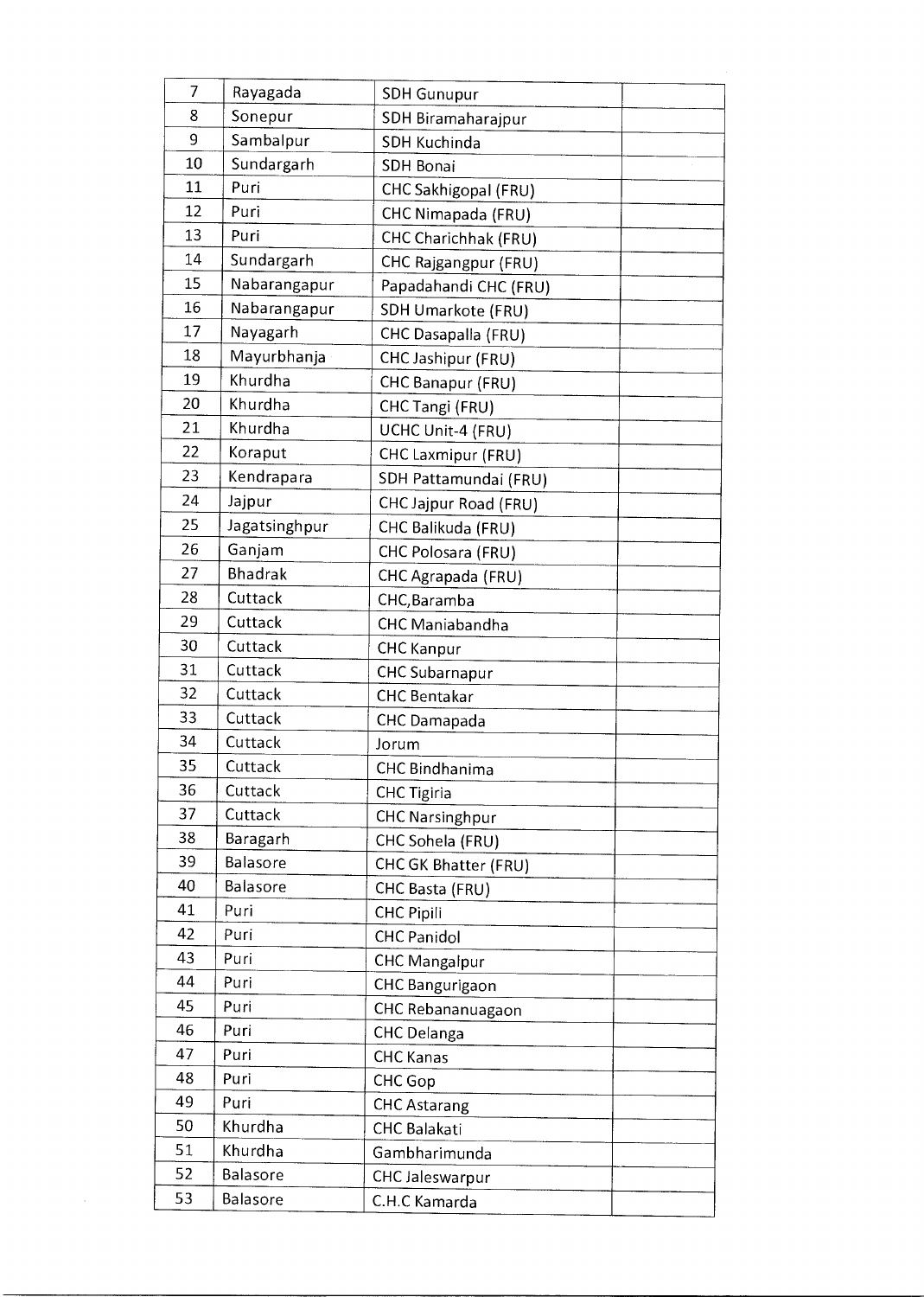| 54             | Balasore        | <b>CHC Pratappur</b>       |  |
|----------------|-----------------|----------------------------|--|
| 55             | Cuttack         | CHC, Baramba               |  |
| 56             | Cuttack         | CHC Nischintakoili         |  |
| 57             | Dhenkanal       | CHC M K Gola               |  |
| 58             | Dhenkanal       | CHC Jiral (V0)             |  |
| 59             | Dhenkanal       | CHC S C Pur                |  |
| 60             | Dhenkanal       | CHC A Berni                |  |
| 61             | Dhenkanal       | <b>CHC Parjang</b>         |  |
| 62             | Jagatsinghpur   | CHC Manijanga              |  |
| 63             | Jagatsinghpur   | <b>CHC Naugan</b>          |  |
| 64             | Jagatsinghpur   | CHC Mandasahi              |  |
| 65             | Jajpur          | <b>CHC Mangalpur</b>       |  |
| 66             | Jharsuguda      | CHC Brajrajnagar           |  |
| 67             | Jharsuguda      | <b>CHC Rajpur</b>          |  |
| 68             | Jharsuguda      | <b>CHC Mundrajore</b>      |  |
| 69             | Kendrapara      | CHC Rajkanika              |  |
| 70             | Kendrapara      | CHC Mahakalapada           |  |
|                |                 | For M.Os having P.G in O&G |  |
| $\mathbf 1$    | Kalahandi       | <b>SDH Dharmagarh</b>      |  |
| $\overline{2}$ | Sonepur         | SDH Biramaharajpur         |  |
| 3              | Sambalpur       | <b>SDH Kuchinda</b>        |  |
| 4              | Sonepur         | CHC Dunguripali (FRU)      |  |
| 5              | Mayurbhanja     | CHC Jashipur (FRU)         |  |
| 6              | Khurdha         | CHC Banapur (FRU)          |  |
| 7              | Khurdha         | CHC Jatani (FRU)           |  |
| 8              | Khurdha         | CHC Tangi (FRU)            |  |
| 9              | Jajpur          | CHC Badchana (FRU)         |  |
| 10             | Jagatsinghpur   | CHC Erasama (FRU)          |  |
| 11             | Ganjam          | SDH Aska (FRU)             |  |
| 12             | Anugul          | <b>CHC Banarpal</b>        |  |
| 13             | Baragarh        | CHC Sohela (FRU)           |  |
| 14             | <b>Balasore</b> | CHC Basta (FRU)            |  |
| 15             | Puri            | <b>CHC Pipili</b>          |  |
| 16             | Puri            | <b>CHC Panidol</b>         |  |
| 17             | Puri            | <b>CHC Mangalpur</b>       |  |
| 18             | Puri            | CHC Bangurigaon            |  |
| 19             | Puri            | <b>CHC Delanga</b>         |  |
| 20             | Puri            | <b>CHC Kanas</b>           |  |
| 21             | Puri            | <b>CHC Astarang</b>        |  |
| 22             | Khurdha         | Gambharimunda              |  |
| 23             | Balasore        | C.H.C Kamarda              |  |
| 24             | <b>Bhadrak</b>  | <b>CHC B Pokhari</b>       |  |
| 25             | <b>Bhadrak</b>  | <b>CHC Dhamnagar</b>       |  |
| 26             | Cuttack         | CHC, Baramba               |  |
| 27             | Cuttack         | CHC Maniabandha            |  |
| 28             | Cuttack         | <b>CHC Kanpur</b>          |  |
| 29             | Cuttack         | CHC Mahidharapada          |  |